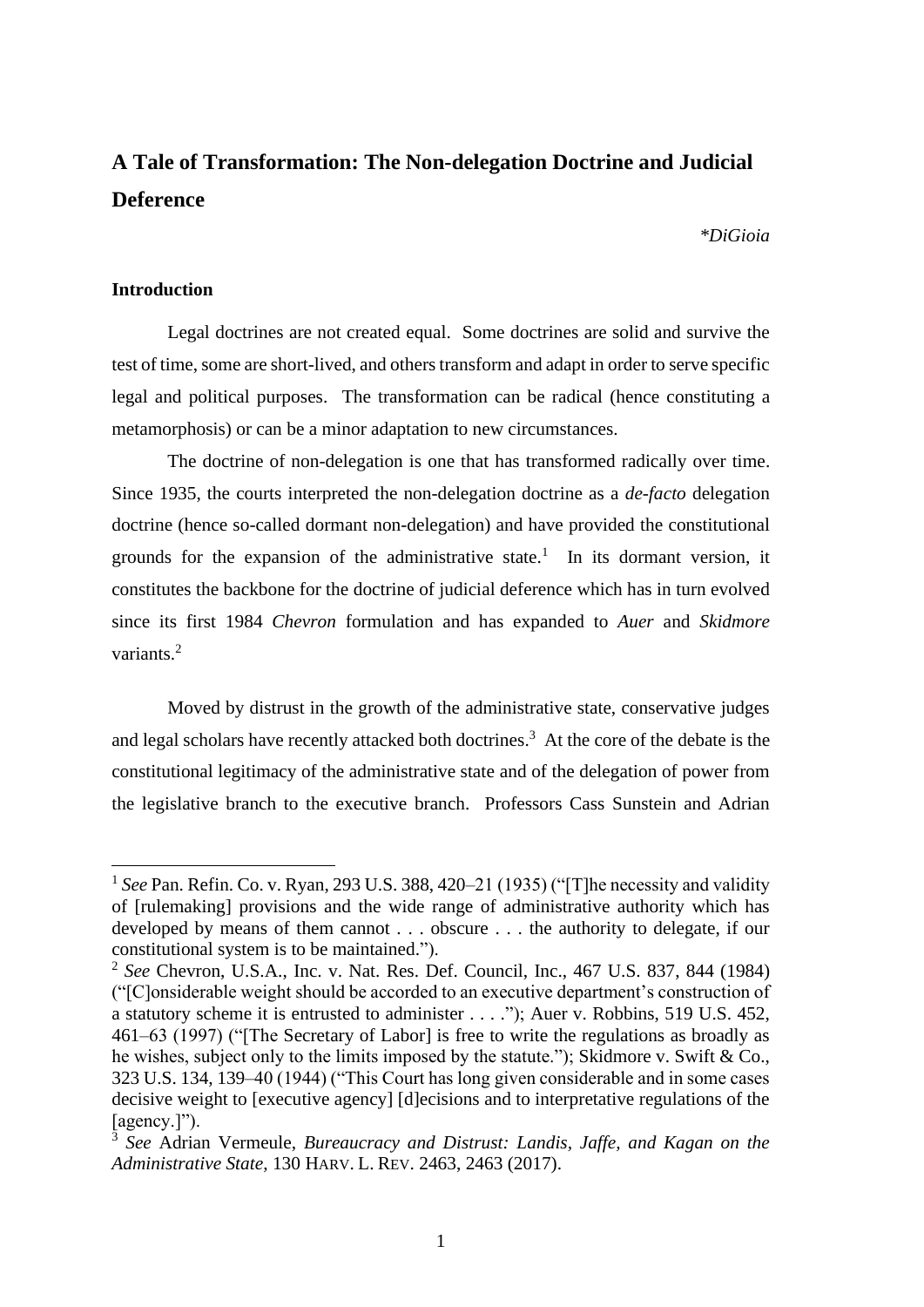Vermeule have named this attitude towards the administrative state "The New Coke" and made a parallel between the resistance to the executive prerogative of the English judge and the current aversion to executive delegation of power. $4$  Two years ago, the Supreme Court considered a challenge to the dormant non-delegation doctrine in the *Gundy* case;<sup>5</sup> Justice Kagan's plurality opinion sheltered the doctrine from the attacks of Justice Gorsuch, Justice Roberts, and Justice Thomas.<sup>6</sup> However, the fragmented decision has prompted wide scholarly and media speculation on the uncertain future of the doctrine.<sup>7</sup> President Biden's climate agenda, for instance, relies upon the creation of new regulations by agencies such as the EPA and new regulations often face legal challenges.<sup>8</sup> If the doctrine is scrutinized again by the Supreme Court, the conservative majority is expected to be less supportive of delegation.<sup>9</sup> Justice Alito's concurrence in *Gundy* seemed to indicate that he would be prepared to resurrect the non-delegation doctrine and he may be able to persuade his conservative colleagues.<sup>10</sup> This means that the nondelegation doctrine may soon go through a transformation, the extent of which remains to be seen.

This note engages with a review of the historical developments surrounding the doctrine of non-delegation and how it has morphed over time. It examines the theoretical link between the practice of judicial deference and the dormant non-delegation doctrine and argues that a change of jurisprudence around the non-delegation doctrine would also have an inevitable impact on the jurisprudence around judicial deference. If courts could strike regulations that they deem involve improperly delegated powers, then they may be keener on interpreting statutes and regulations that would otherwise be deferred to agencies' interpretation.

<sup>4</sup> CASS R. SUNSTEIN & ADRIAN VERMEULE, LAW & LEVIATHAN: REDEEMING THE ADMINISTRATIVE STATE 19 (2020).

<sup>5</sup> Gundy v. United States, 139 S. Ct. 2116, 2121 (2019).

<sup>6</sup> *Id.*

<sup>7</sup> Wayne A. Logan, Gundy v. United States: *Gunning for the Administrative State*, 17 OHIO ST.J. CRIM. L. 185, 186 (2019); Hannah Mullen & Sejal Singh, *The Supreme Court Wants to Revive a Doctrine That Would Paralyze Biden's Administration*, SLATE (Dec. 1, 2020, 12:56 PM), https://slate.com/news-and-politics/2020/12/supreme-court-gundydoctrine-administrative-state.html.

<sup>8</sup> *See* Mullen & Singh, *supra* note 7.

<sup>9</sup> *Id.*

<sup>10</sup> *Gundy*, 139 S. Ct. at 2130–31 (Alito, J., concurring).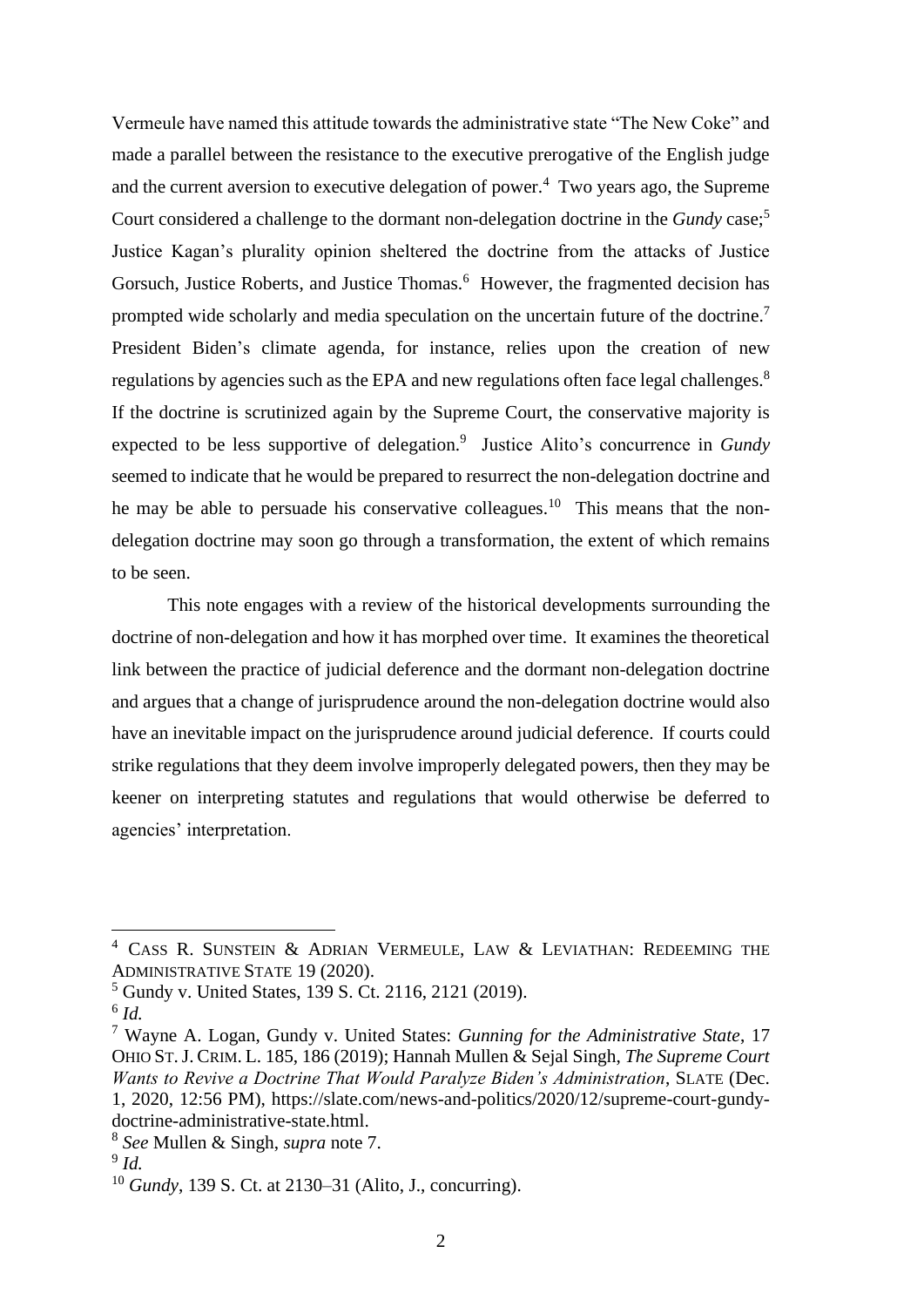Part I reconstructs the history of the non-delegation doctrine and, in particular, argues that it has evolved into a *de-facto* delegation doctrine.<sup>11</sup>

Part II discusses the seminal cases of *Chevron* and *Mead* and identifies the latter as the theoretical connecting ring between the delegation doctrine and judicial deference.<sup>12</sup>

Part III considers deference to an agency's interpretation of its own ambiguous regulations and discusses the call for a revision of *Auer*. 13

Part IV continues the discussion on agencies' interpretation of their own ambiguous regulations with particular reference to the *Kisor* case.<sup>14</sup>

Part V discusses the latest challenge to the dormant delegation doctrine in the *Gundy* case. 15

#### **I. From "non-delegation" to "dormant non-delegation" doctrine**

The American Constitution attributes the legislative power to Congress (Art. I), the executive power to the President (Art. II), and the "judicial power" to the courts (Art. III) but it is silent on agency powers.<sup>16</sup> The provisions related to the executive power mainly concern the President and officers commissioned by the president.<sup>17</sup> Such an omission sits uncomfortably with the recent growth of the administrative state and the consequent increase of the power of agencies that constitute, according to some, a fourth branch of government.<sup>18</sup> It is a fact that administrative agencies have executive, legislative, and

The rise of administrative bodies probably has been the most significant legal trend of the last century and perhaps more values today are affected by their decisions than by those of all the courts, review of administrative decisions apart. They also have begun to have important consequences on personal rights. *Cf. United States v. Spector*, 343 U.S. 169 (1952). They have become a veritable fourth branch of the Government, which has deranged our three-branch legal theories much as the concept of a fourth dimension unsettles our three-dimensional thinking.

<sup>11</sup> *See* discussion *infra* Part I.

<sup>12</sup> *See* discussion *infra* Part II.

<sup>13</sup> *See* discussion *infra* Part III.

<sup>14</sup> *See* discussion *infra* Part IV.

<sup>15</sup> *See* discussion *infra* Part V.

<sup>16</sup> *See* U.S. CONST. art. I; *id.* art. II; *id.* art. III.

<sup>17</sup> *Id.* art II, § 3.

<sup>18</sup> Peter L. Strauss, *The Place of Agencies in Government: Separation of Powers and the Fourth Branch*, 84 COLUM. L. REV. 573, 574–78 (1984). For an early reflection on the role of agencies, see Justice Jackson's dissenting opinion in *FTC v. Ruberoid Co.*: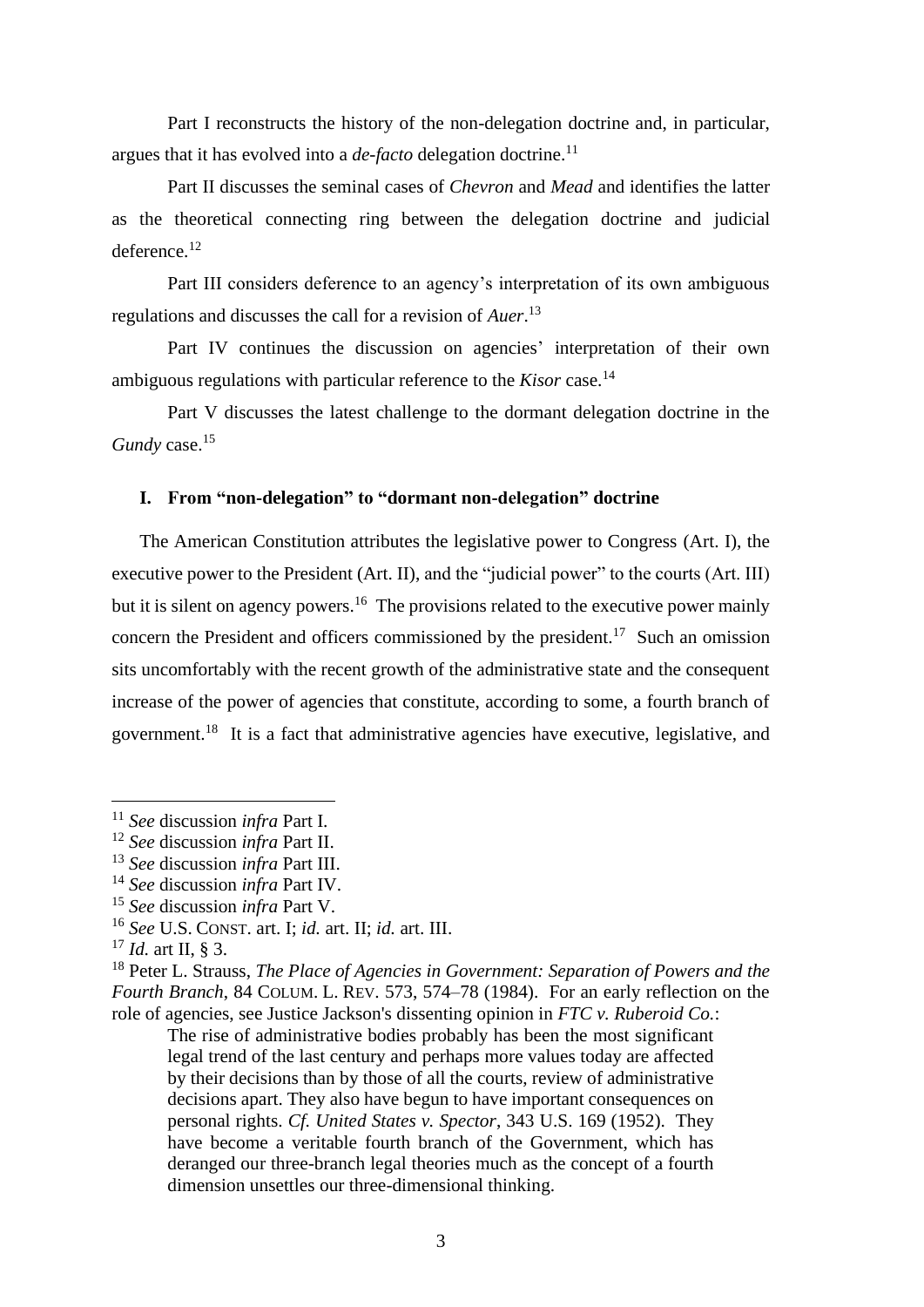judicial functions. They perform executive functions through agency enforcement, legislative functions through rulemaking, and judicial functions through administrative hearings and judicial deference.<sup>19</sup> Even though their role had not been explicitly acknowledged in the text of the Constitution, administrative agencies *de facto* perform the functions above on delegation of Congress. $20$ 

Hence, a question is in order: how have the courts justified the delegation of legislative, executive, and interpretive power to administrative agencies? The answer is controversial and resides in the modern recognition of the impracticability of a strict application of the traditional non-delegation doctrine. This is the legal doctrine according to which Congress, vested with "all legislative powers" by Article I of the Constitution, cannot delegate these powers to another branch. <sup>21</sup>

With the growth of the administrative state, the courts started to take distance from the traditional understanding of the principle of separation of powers and recognized that overlaps and delegations were necessary for the functioning of the modern state. A first acknowledgment of the ability of Congress to delegate regulatory powers was made in 1911 when the Supreme Court held that Congress may delegate authority in the form of "power to fill up the details" under general provisions of law "by the establishment of administrative rules and regulations."<sup>22</sup> However, the Court first directly upheld a

<sup>343</sup> U.S. 470, 487 (1952) (Jackson, J., dissenting) (internal parallel citation omitted, date added).

<sup>19</sup> Strauss, *supra* note 18, at 577–79.

 $20$  DAVID A. STRAUSS, THE LIVING CONSTITUTION 122 (2010) (stating that "[t]he New Deal is famous for having greatly increased the number of . . . agencies" that combined "executive, legislative, and judicial functions").

<sup>21</sup> *See* U.S. CONST. art. I. Notably, the non-delegation doctrine finds deep roots in John Locke's social contract theory: "[t]he power of the legislative, being derived from the people by a positive voluntary grant . . . can be no other than what the positive grant conveyed, which being only to make laws, and not to make legislators[.]" JOHN LOCKE, TWO TREATISES OF GOVERNMENT 193 (Thomas I. Cook, ed., Hafner Publ'g Co. 1947) (1690). The Supreme Court discussed this principle in numerous instances; *see* Mistretta v. United States, 488 U.S. 361, 371 (1989) ("The nondelegation doctrine is rooted in the principle of separation of powers . . . ."); *see also* Marshall Field & Co. v. Clark, 143 U.S. 649, 692 ("That congress cannot delegate legislative power to the president is a principle universally recognized as vital to the integrity and maintenance of the system of government ordained by the constitution.").

 $22$  United States v. Grimaud, 220 U.S. 506, 517 (1911) ("From the beginning of the government, various acts have been passed conferring upon executive officers power to make rules and regulations . . . . None of these statutes could confer legislative power. But when Congress had legislated and indicated its will, it could give to those who were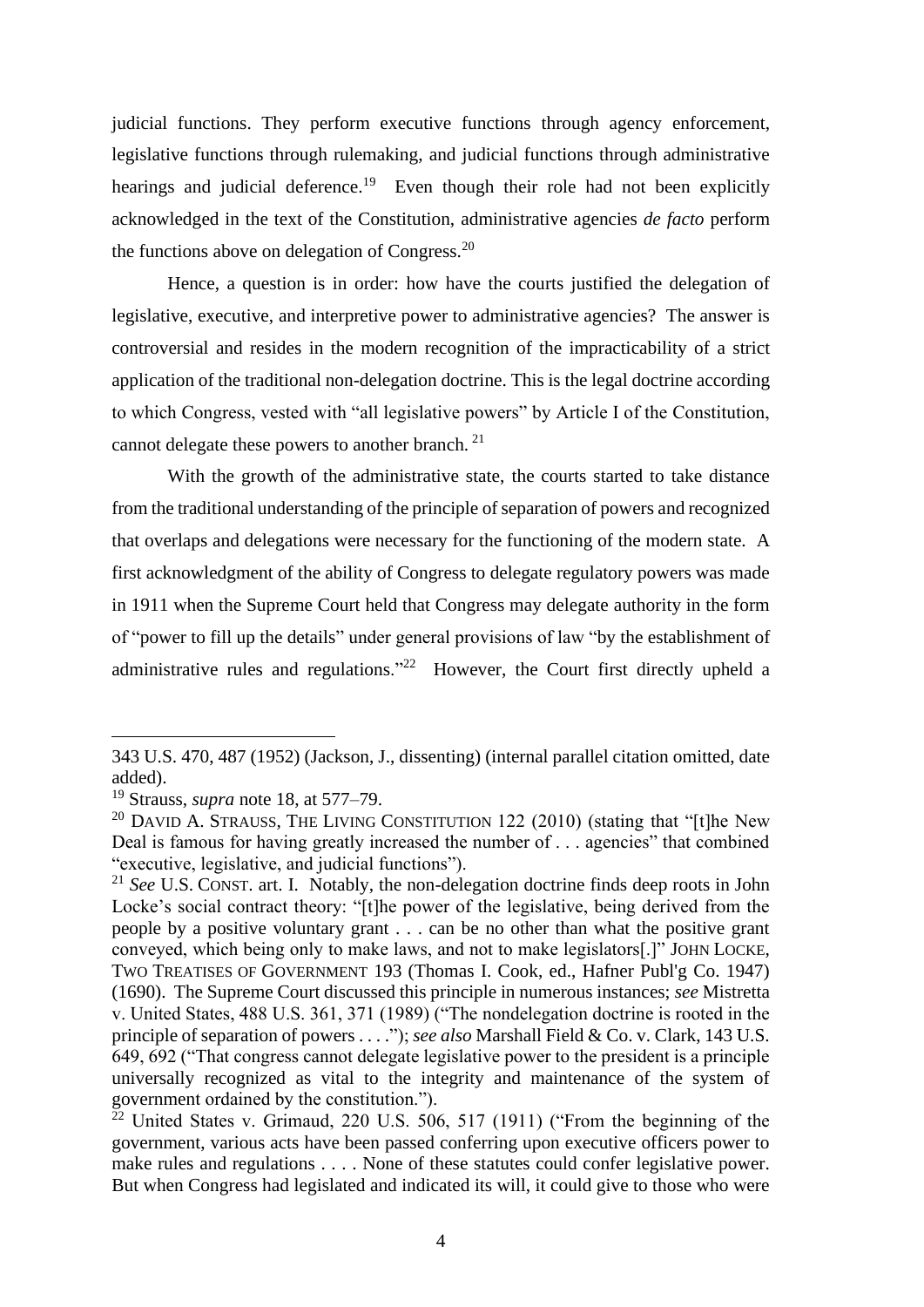congressional delegation of legislative power to the executive (in the form of fixing of customs duties on imported merchandise) in 1928. <sup>23</sup> In the decision, Chief Justice Taft specified that an agency's legislative action is not forbidden if it is guided by "an intelligible principle" laid down by the legislative  $act.^{24}$ . He explained that such a delegation was possible because what was being delegated was not legislative discretion but the ability "to enforce [a congressional declaration] by regulation equivalent to law."<sup>25</sup> The focal point of the decision is the formulation of the "intelligible principle" test that the Supreme Court has used, since then, to determine the constitutionality of congressional delegations. 26

Further scrutiny on the doctrine—and indeed use of the intelligible principle test took place in 1935 when, despite striking down certain provisions of the NIRA that delegated to the President the authority to promulgate regulations to stabilize the economy, Chief Justice Hughes recognized that the Constitution was to be interpreted as granting Congress "flexibility and practicality" and that therefore Congress could "[leave] to selected instrumentalities the making of subordinate rules within prescribed limits and the determination of facts to which the policy as declared by the Legislature is to apply"<sup>27</sup> Chief Justice Hughes confirmed his belief in the delegation principle again in the *Shechter Poultry* case but eventually struck down the regulations of the poultry industry put forward by President Roosevelt for other reasons (as an invalid use of

to act under such general provisions 'power to fill up the details' by the establishment of administrative rules and regulations . . . .").

<sup>23</sup> *See* J.W. Hampton, Jr., & Co. v. United States, 276 U.S. 394, 410–11 (1928) ("[W]hile Congress could not delegate legislative power to the President, [fixing tariff rates on imported goods] did not in any real sense invest the President with the power of legislation, because nothing involving the expediency or just operation of such legislation was left to . . . the President. . . . What the President was required to do was merely in execution of the act of Congress. It was not the making of law.").

<sup>&</sup>lt;sup>24</sup> *Id.* at 409 (So long as "Congress shall lay down by legislative act an intelligible principle to which the person or body authorized to [exercise the delegated authority] is directed to conform, such legislative action is not a forbidden delegation of legislative power."). "Concepts of control and accountability" help define an "intelligible principle." Amalgamated Meat Cutters & Butcher Workmen v. Connally, 337 F. Supp. 737, 746 (D.D.C. 1971).

<sup>25</sup> *J.W. Hampton, Jr., & Co.*, 276 U.S. at 408–09 ("They have not delegated to the commission any authority or discretion as to what the law shall be-which would not be allowable-but have merely conferred upon it an authority and discretion, to be exercised in the execution of the law, and under and in pursuance of it, which is entirely permissible.").

 $^{26}$  *Id.* at 409.

<sup>27</sup> Pan. Refin. Co. v. Ryan, 293 U.S. 388, 421, 433 (1935).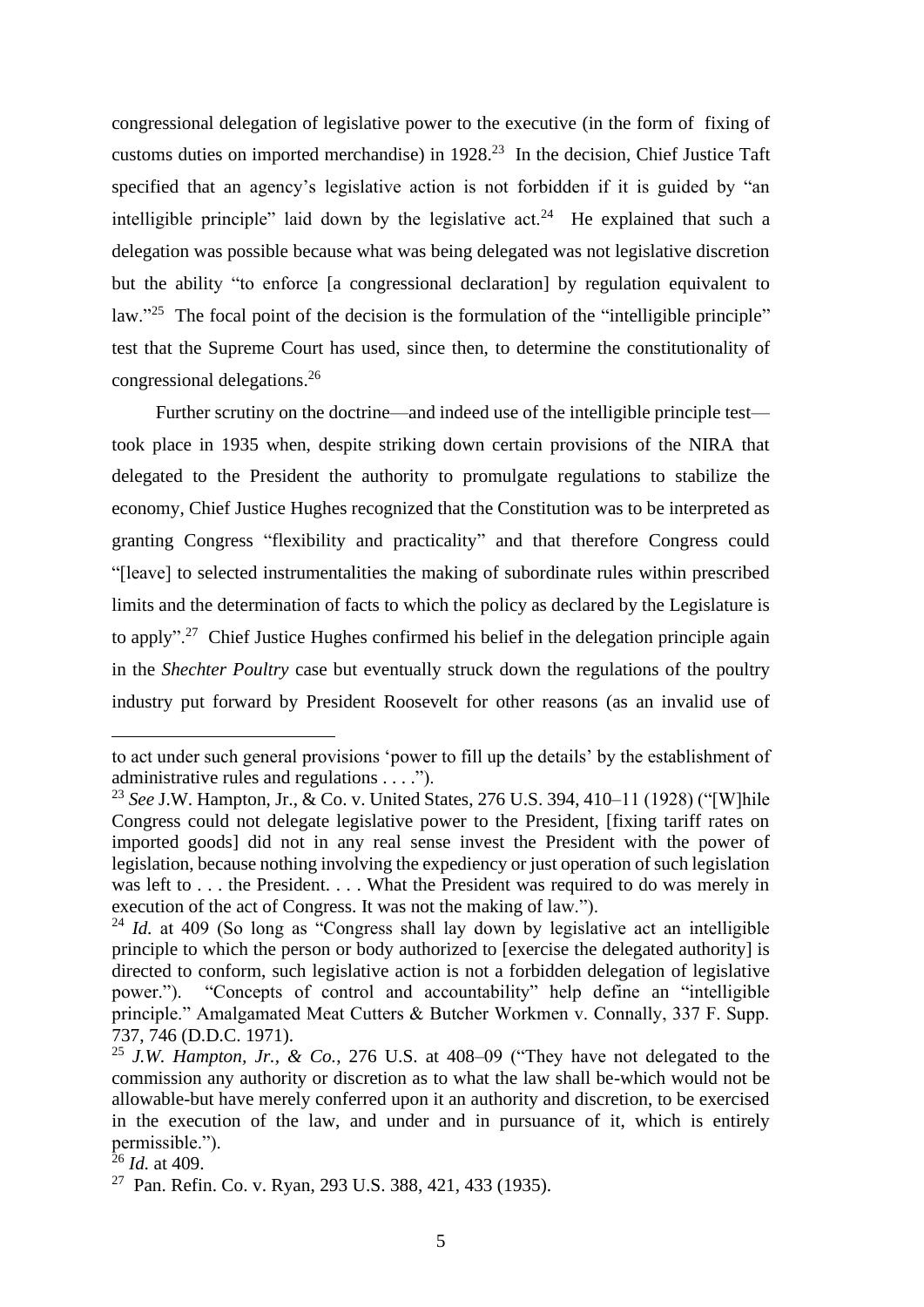Congress' commerce power). <sup>28</sup> The line of cases that struck down congressional use and delegation of police powers culminates with *Carter v. Carter Coal,* a case similar to the previous two which determined that Congress' legislation and delegation of regulatory power regarding coal production was unconstitutional under the commerce clause. *<sup>29</sup>* At this point it should be emphasized that despite the negative outcomes, the above decisions paved the way to the development and further elaboration of the delegation doctrine. Since the New Deal, Prof. Sandra Zellmer argued, "the nondelegation doctrine has been, for all practical purposes, a dead letter." 30 In fact, since the *Carter* decision in 1936 the Supreme Court has employed a more liberal approach to delegation of legislative power and to some extent explicitly disregarded the non-delegation doctrine. For example, in the 1941 decision *Opp Cotton Mills, Inc. v. Administrator* the Supreme Court approved the congressional delegation of the power to prescribe the minimum wage in an industry to an Administrator (up to a certain threshold).<sup>31</sup> In the majority opinion, Justice Stone argued:

In an increasingly complex society Congress obviously could not perform its functions if it were obliged to find all the facts subsidiary to the basic conclusions which support the defined legislative policy . . . . The essentials of the legislative function are the determination of the legislative policy and its formulation as a rule of conduct. Those essentials are preserved when Congress specifies the basic conclusions of fact upon ascertainment of which, from relevant data by a designated administrative agency, it ordains that its statutory command is to be effective.<sup>32</sup>

The Court continued to apply the doctrine in several areas such as the delegation to the Federal Communications Commission to regulate broadcast licensing as "public interest, convenience, or necessity,"<sup>33</sup> the delegation to the Price Administrator to fix commodity prices as per the Emergency Price Control Act of 1942,<sup>34</sup> the delegation to the Federal Power Commission to determine just and reasonable rates,<sup>35</sup> the delegation of authority

<sup>28</sup> A.L.A. Schechter Poultry Corp. v. United States, 295 U.S. 495, 530, 550–51 (1935).

<sup>29</sup> Carter v. Carter Coal Co., 298 U.S. 238, 311 (1936).

<sup>30</sup> Sandra B. Zellmer, *The Devil, the Details, and the Dawn of the 21st Century Administrative State: Beyond the New Deal*, 32 ARIZ. ST. L.J. 941, 943 (2000).

<sup>31</sup> Opp Cotton Mills, Inc. v. Adm'r of Wage & Hour Div. of Dep't of Lab., 312 U.S. 126, 146 (1941).

<sup>32</sup> *Id.* at 145.

<sup>33</sup> Nat'l Broad. Co. v. United States, 319 U.S. 190, 227 (1943).

<sup>34</sup> Yakus v. United States, 321 U.S. 414, 426 (1944).

<sup>35</sup> Fed. Power Comm'n v. Hope Nat. Gas Co., 320 U.S. 591, 600–01 (1944).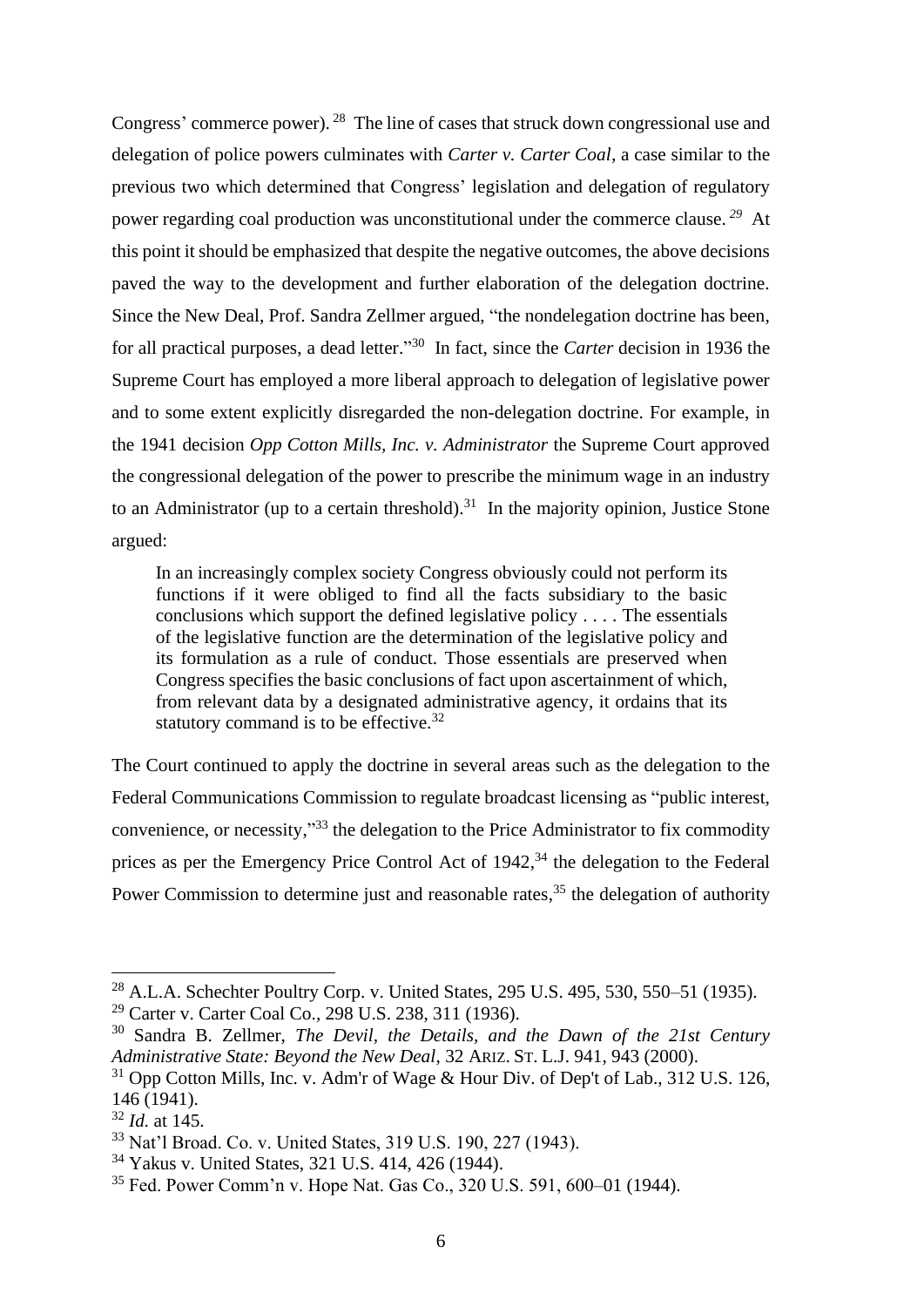to determine excessive profits,  $36$  the delegation of authority to the Sentencing Commission to issue binding sentencing guidelines,<sup>37</sup> and, more recently, the delegation of authority to the Environmental Protection Agency (EPA) to issue rules pursuant to Clean Air Act (CAA).<sup>38</sup> Not least, the delegation doctrine had been further strengthened by the enactment of the Administrative Procedure Act in 1946, which conferred a large degree of authority upon the executive and sanctioned Congress's ability to hand over to a given agency official the authority to make policy decisions. <sup>39</sup>

This note argues that as a result of this development, the non-delegation doctrine has been weakened to the point of becoming dormant, and that has provided the theoretical foundation for the development of the administrative state and for the practice of judicial deference, intended here as the delegation of interpretive power to agencies over statutes and regulations that they administer. The assumption is that if Congress is allowed to delegate lawmaking authority to administrative agencies by providing guidance in the form of intelligible principles, then Congress can also delegate interpretive power over ambiguous statutes administered by the agencies (*Chevron* deference)<sup>40</sup> or the agencies' own regulations (*Auer* deference).<sup>41</sup> As explained by Professor Jon D. Michaels, "[t]he seminal *Chevron* and *Mead* cases can themselves be explained through the lens of an enduring, evolving separation of powers jurisprudence.

<sup>36</sup> Lichter v. United States, 334 U.S. 742, 753 (1948).

<sup>&</sup>lt;sup>37</sup> Mistretta v. United States, 488 U.S. 361, 374 (1989) ("In light of our approval of these broad delegations, we harbor no doubt that Congress' delegation of authority to the Sentencing Commission is sufficiently specific and detailed to meet constitutional requirements.").

<sup>38</sup> Whitman v. Am. Trucking Ass'ns, 531 U.S. 457, 486 (2001). Other examples of Supreme Court decisions in favor of the principle of delegation are: United States v. Robel, 389 U.S. 258, 274 (1967) ("The Constitution has never been regarded as denying to the Congress the necessary resources of flexibility and practicality . . . to perform its function . . . .") (quoting Pan. Refin. Co. v. Ryan 293 U.S. 388, 421 (1935)); Nat'l Cable Television Ass'n. v. United States, 415 U.S. 336, 337 (1974) (establishing that federal agencies can impose fair and equitable fees for services rendered).

<sup>39</sup> *See* Roni A. Elias, *The Legislative History of the Administrative Procedure Act*, 27 FORDHAM ENV'T L. REV. 207, 207–08 (2016); *see generally* Administrative Procedure Act, 5 U.S.C. §§ 551–59 (2018) (outlining the procedures administrative agencies must follow to exercise their rulemaking authority within Congressional limits).

<sup>40</sup> *See* Christopher J. Walker, *Attacking* Auer *and* Chevron *Deference: A Literature Review*, 16 GEO. J.L. & PUB. POL'Y 103, 103–04, 110 (2018).

<sup>41</sup> *Id.* at 105.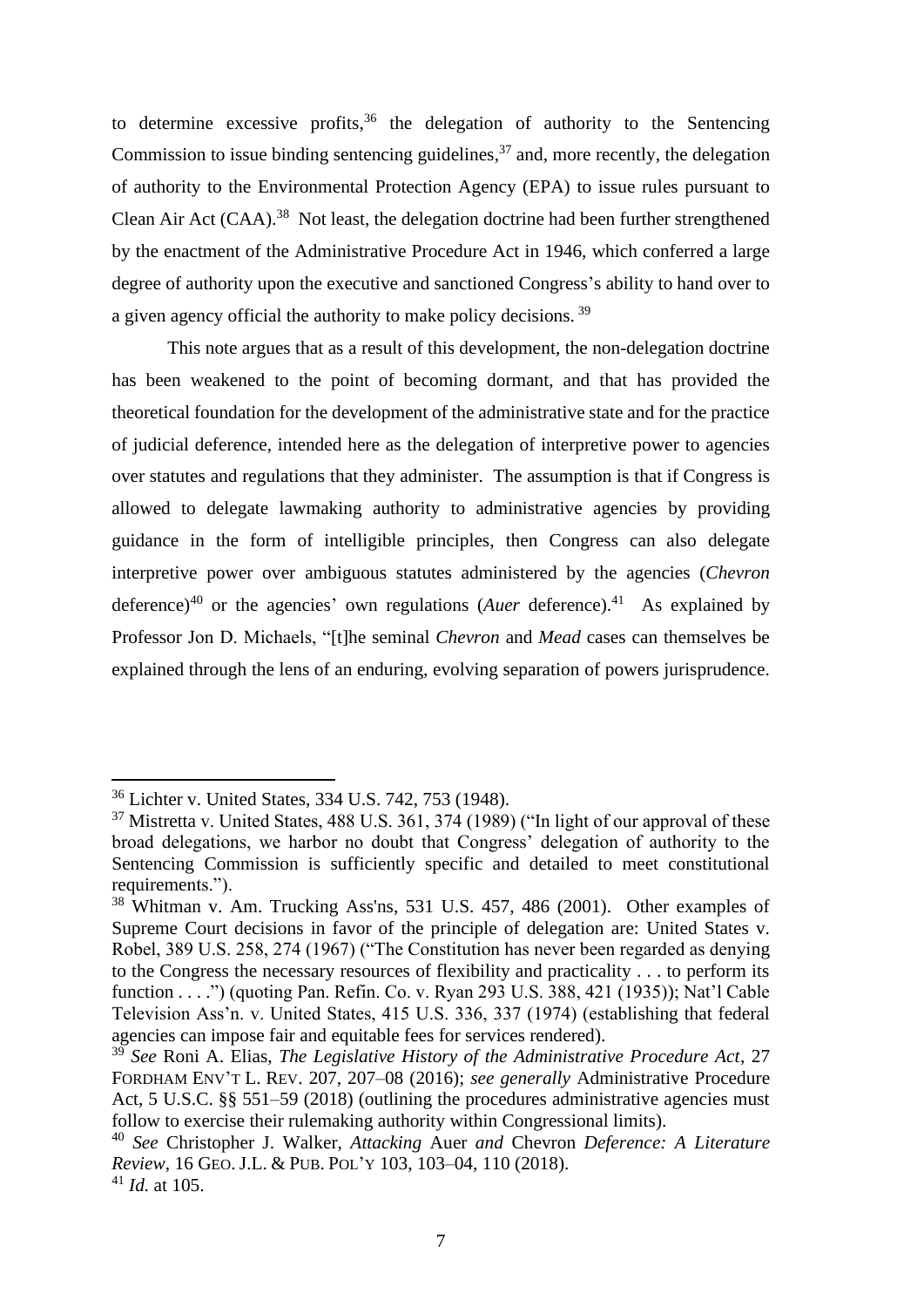Though not constitutional cases per se, both deal with constitutional actors ceding power to a rival. $1^{942}$ 

The next section discusses the doctrine of judicial deference as developed by the courts.

# **II.** *Chevron* **and** *Mead***: deference to administrative agencies' interpretation of statutes**

*Chevron* is the seminal case concerning judicial deference in the United States.<sup>43</sup> The 1984 Supreme Court decision is now the most cited case in federal administrative  $law<sup>44</sup>$ 

The case involved a regulation of the Environmental Protection Agency (EPA) that defined "stationary source" under the nonattainment provisions of the Clean Air Act (CAA) as an entire plant rather than a single pollution-emitting unit within the plant.<sup>45</sup> The issue concerned whether the courts should defer to the EPA's interpretation of the term "stationary source."<sup>46</sup> The answer was that deference to the agency interpretation is due, so long as it is permissible as a reasonable interpretation.<sup>47</sup> The Supreme Court hence created a rule for judicial deference, the *Chevron* rule, which provides that if the meaning of the statutory term is ambiguous, the courts should defer to a "permissible construction" of the term made by the agency that administers the program.<sup>48</sup> According to the Court, "If Congress has explicitly left a gap for the agency to fill, there is an express delegation of authority to the agency to elucidate a specific provision of the statute by regulation."<sup>49</sup> In other words, the Court suggested that the theoretical basis for judicial deference is the assumption that when Congress delegates implementation to an agency, it also implicitly delegates interpretive authority, including the authority to make policy decisions. Justice Stevens delivered the opinion of the Court explaining judicial deference as a two-step process. The first step involves an assessment as to whether

<sup>42</sup> Jon D. Michaels, *An Enduring, Evolving Separation of Powers*, 115 COLUM. L. REV. 515, 565 (2015).

<sup>43</sup> Chevron, U.S.A., Inc. v. Nat. Res. Def. Council, Inc., 467 U.S. 837 (1984).

<sup>44</sup> *See* Thomas W. Merrill, *Justice Stevens and the* Chevron *Puzzle*, 106 NW. UNIV. L. REV. 551, 552–53 (2012).

<sup>45</sup> *Chevron*, 467 U.S. at 839.

<sup>46</sup> *Id.* at 840.

<sup>47</sup> *Id.* at 843.

<sup>48</sup> *Id.* at 842–43.

<sup>49</sup> *Id.* at 843–44.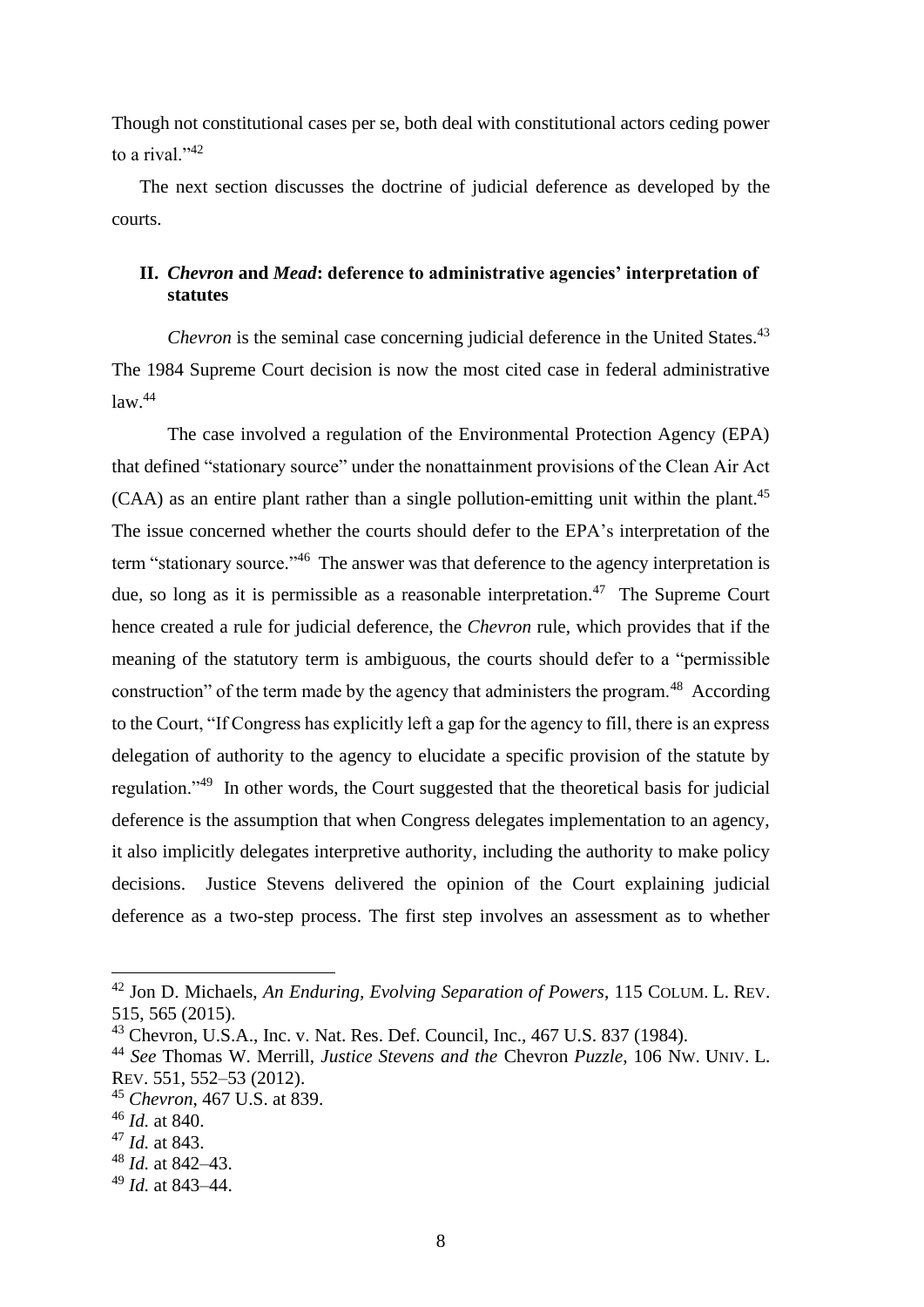Congress has already spoken to the precise question at issue.<sup>50</sup> The second step—reached only if Congress did not speak clearly on the issue—is to question whether the administrative agency's interpretation is reasonable.<sup>51</sup> In the words of Justice Stevens:

When a court reviews an agency's construction of the statute which it administers, it is confronted with two questions. First, always, is the question whether Congress has directly spoken to the precise question at issue. If the intent of Congress is clear, that is the end of the matter; for the court, as well as the agency, must give effect to the unambiguously expressed intent of Congress. If, however, the court determines Congress has not directly addressed the precise question at issue, the court does not simply impose its own construction on the statute, as would be necessary in the absence of an administrative interpretation. Rather, if the statute is silent or ambiguous with respect to the specific issue, the question for the court is whether the agency's answer is based on a permissible construction of the statute.<sup>52</sup>

He then added, "Sometimes the legislative delegation to an agency on a particular question is implicit rather than explicit. In such a case, a court may not substitute its own construction of a statutory provision for a reasonable interpretation made by the administrator of an agency."<sup>53</sup> The decision was revolutionary because it created a broad rule for shifting the responsibility of statutory construction from the courts to the administrative agencies. Such a revolution has been endorsed by prominent scholars such as Professor Merrill<sup>54</sup> and Professor Cass Sustein.<sup>55</sup>

During a Yale Law School Symposium on the Executive power, Professor Sunstein argued that constitutional ambiguities "should be resolved by those who are most accountable," <sup>56</sup> referring to the executive branch. He based his argument on the assumption that interpretation is policymaking and therefore a prerogative of the executive, stating, "For the resolution of ambiguities in statutory law, technical expertise

<sup>50</sup> *Id.* at 839, 842.

<sup>51</sup> *Id.* at 843–44.

<sup>52</sup> *Id.* at 842–43.

<sup>53</sup> *Id.* at 844.

<sup>54</sup> Thomas W. Merrill & Kristin E. Hickman, Chevron'*s Domain*, 89 GEO. L.J. 833, 836  $(2001)$ .

<sup>55</sup> *See* Cass R. Sunstein, *Law and Administration After* Chevron, 90 COLUM. L. REV. 2071, 2086 (1990).

<sup>56</sup> Cass R. Sunstein, *Beyond* Marbury*: The Executive's Power to Say What the Law Is*, 115 YALE L.J. 2580, 2582–84 (2006).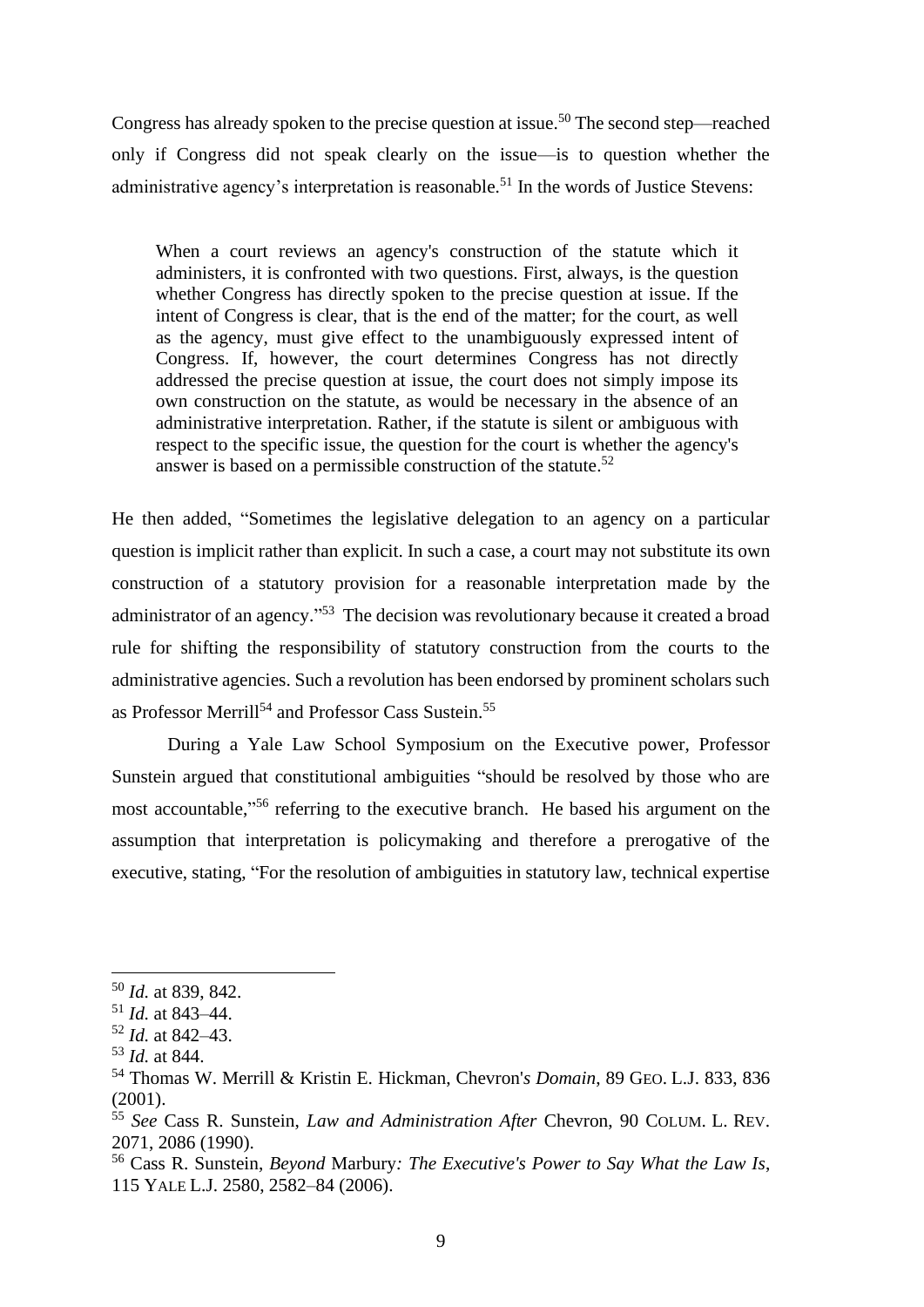and political accountability are highly relevant, and on these counts the executive has significant advantages over courts."<sup>57</sup>

In the aftermath of the decision, then Judge Breyer and Justice Scalia, commented on *Chevron* respectively in a First Circuit decision<sup>58</sup> and in the Duke Law Journal.<sup>59</sup> Both justices seemed to agree that Congress can implicitly delegate the power to interpret the law to administrative agencies, but their approach differed on the scope of such deference.<sup>60</sup> More specifically, Justice Breyer seemed to believe that deference should be accorded only when a technical and narrow question arise i.e. questions that only agency experts are able to answer.<sup>61</sup> When it comes to major policy issues, Justice Breyer argues, the courts should take responsibility for the interpretation and avoid deference.<sup>62</sup> His position was explicitly explained in his First Circuit decision *Mayburg*:

The less important the question of law, the more interstitial its character, the more closely related to the everyday administration of the statute and to the agency's (rather than the court's) administrative or substantive expertise, the less likely it is that Congress (would have) "wished" or "expected" the courts to remain indifferent to the agency's views. Conversely, the larger the question, the more its answer is likely to clarify or stabilize a broad area of law, the more likely Congress intended the courts to decide the question themselves.<sup>63</sup>

In other words, Justice Breyer suggested that the courts should tailor their approach to the different issues under review. Such position was later clarified by Justice Breyer in his Administrative Law Review article that proposes a distinction between judicial review of questions of law and policy:

[T]here are too many different types of circumstances, including different statutes, different kinds of application, different substantive regulatory or administrative problems, and different legal postures in which cases arrive . . . . To read *Chevron* as laying down a blanket rule, applicable to all agency interpretations of law, such as "always defer to the agency when the statute is silent," would be seriously overbroad, counterproductive and sometimes senseless.<sup>64</sup>

<sup>57</sup> *Id.* at 2583.

<sup>58</sup> Mayburg v. Sec'y of Health & Hum. Servs., 740 F.2d 100, 106 (1st Cir. 1984).

<sup>59</sup> Antonin Scalia, *Judicial Deference to Administrative Interpretations of Law*, 1989 DUKE L.J. 511.

<sup>60</sup> *See Mayburg*, 740 F.2d at 106; Scalia, *supra* note 59, at 512, 516–17.

<sup>61</sup> *Mayburg*, 740 F.2d at 106.

<sup>62</sup> *Id.*

<sup>63</sup> *Id.* (citations omitted).

<sup>64</sup> Stephen Breyer, *Judicial Review of Questions of Law and Policy*, 38 ADMIN. L. REV. 363, 373 (1986).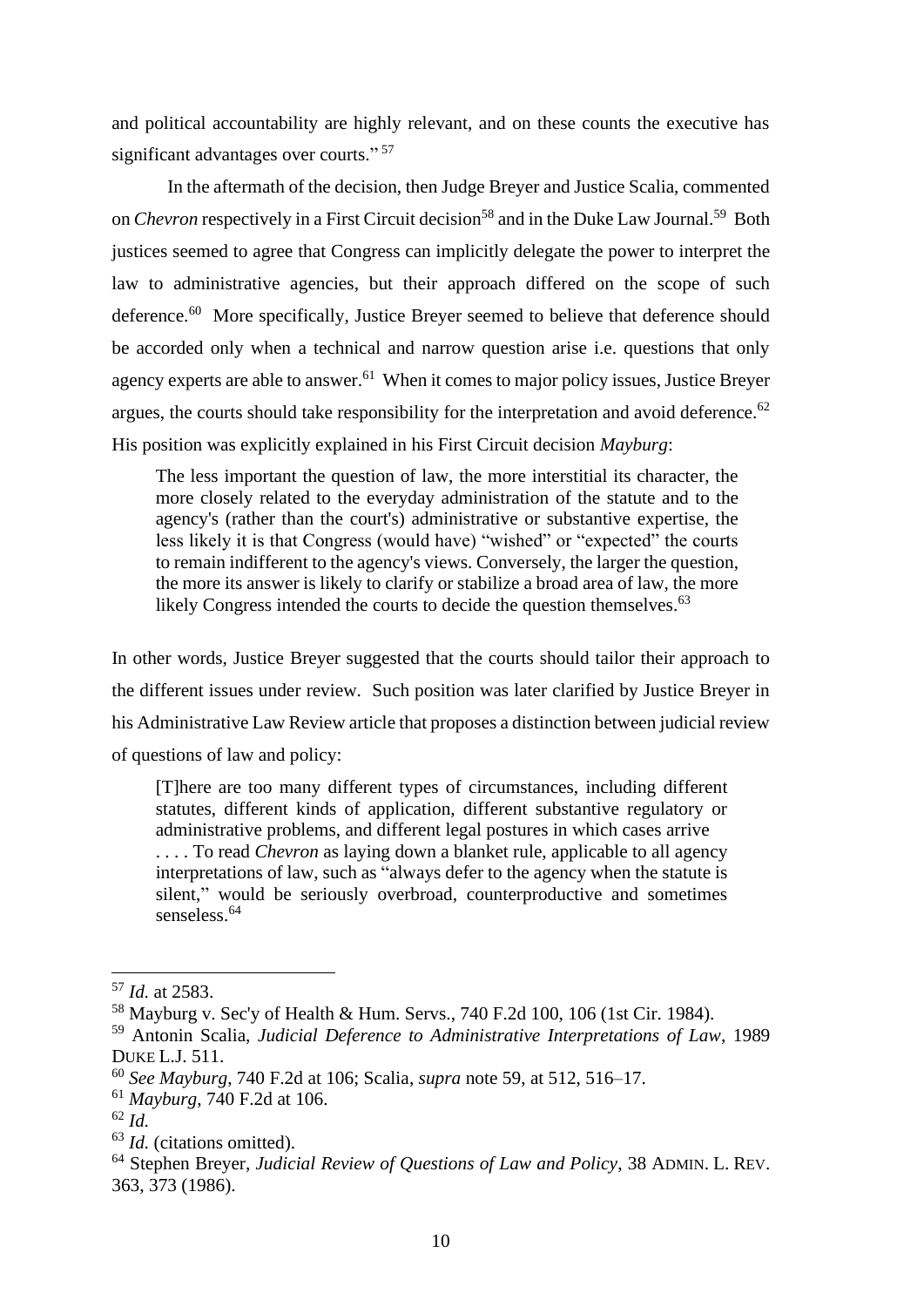Justice Scalia was in favor of a blanket approach that encompasses all types of judicial review issues and believed that deference should be accorded without distinction:

*Chevron* is unquestionably better than what preceded it. Congress now knows that the ambiguities it creates, whether intentionally or unintentionally, will be resolved, within the bounds of permissible interpretation, not by the courts but by a particular agency, whose policy biases will ordinarily be known.<sup>65</sup>

The disagreement between Breyer and Scalia as to whether there should be different levels of deference for different types of interpretation shaped the broader debate as to what should be the "*Chevron* domain."<sup>66</sup> For example, do interpretive rules, such as agency opinion letters or general statements of interpretation and policy, deserve the same level of deference afforded to legislative rules (issued via the formal notice-and-comment rulemaking)?<sup>67</sup>

The Supreme Court addressed this question in *Christensen v. Harris County* (2000) and established that opinion letters do not receive *Chevron* deference but are instead persuasive and should receive a less deferential standard of deference, the socalled *Skidmore* deference. <sup>68</sup> If a court concludes that *Chevron* or *Auer* deference cannot be applied because an agency's construction of a statute that it administers lacks the force of law or a regulation is not eligible for rationality review, the court should generally apply the framework of *Skidmore* deference. 69

As Professors Aziz Z. Huq and Jon D. Michaels argued, the Supreme Court's approach to the Constitution's separation of powers is a puzzle; there is no unitary approach but a cyclical approach to the doctrine as a rule or a standard. <sup>70</sup> They referred to the different approaches that the Court took in *Skidmore* and *Chevron*. In *Skidmore*, judicial deference was interpreted as "respect" that the courts owe to the rulings, interpretations, and opinions of the agencies, a respect that it is not controlling over the

<sup>65</sup> Scalia, *supra* note 59, at 517.

<sup>66</sup> *See* Merrill & Hickman, *supra* note 54, at 835.

<sup>67</sup> The lower courts issued contradictory rulings on letters. In *Owsley v. San Antonio Indep. Sch. Dist.*, 187 F.3d 521, 525 (5th Cir. 1999), a court denied deference to an opinion letter whereas a different court granted deference in *Herman v. Nationsbank Tr. Co.*, 126 F.3d 1354, 1363 (11th Cir. 1997).

<sup>68</sup> Christensen v. Harris Cnty., 529 U.S. 576, 587 (2000).

<sup>69</sup> *See id.* at 587–88*.*

<sup>70</sup> Aziz Z. Huq & Jon D. Michaels, *The Cycles of Separation-of-Powers Jurisprudence,* 126 YALE L.J. 346, 349, 351 (2016).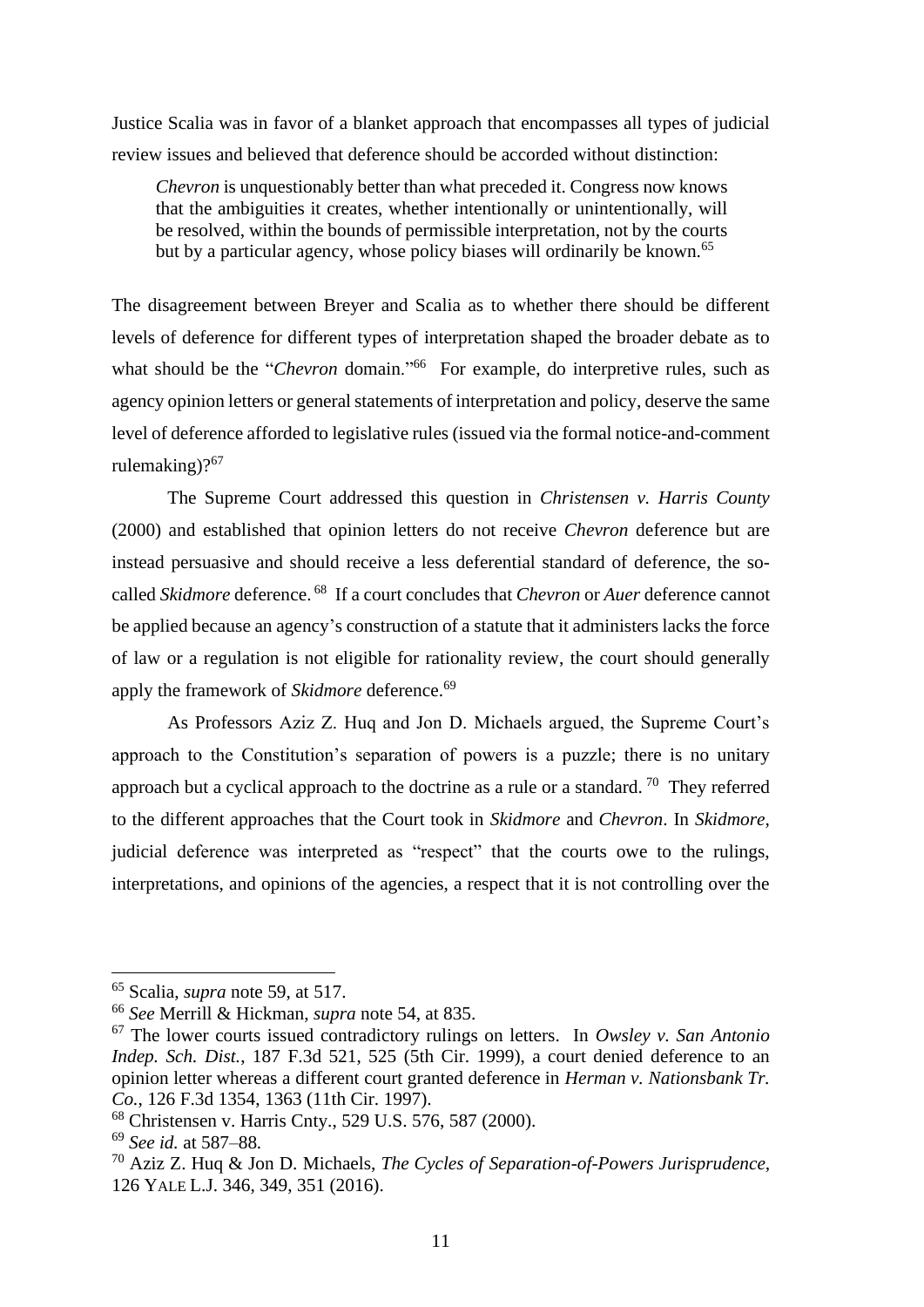opinion of the courts but can be used for guidance.<sup>71</sup> *Skidmore,* they note, hence constituted a standard because the emphasis was on "pragmatic considerations to measure the deference owed to agency interpretations," <sup>72</sup> and *Chevron* constituted a rule because "the interpretive deference given to agencies no longer depended on a searching, casespecific analysis. Instead, only one fact mattered: whether the relevant statute is ambiguous. If so, agencies are automatically entitled to deference."<sup>73</sup>

The different extent to which courts should accord *Chevron* deference was elaborated further by Justice Souter (joined by Rehnquist, C.J., Stevens, O' Connor, Kennedy, Thomas, Ginsburg, and G. Breyer) in *United States v. Mead Corp* (2001).<sup>74</sup> The issue at stake was whether ruling letters issued by the United States Customs Service to classify and fix the rate of duty on imports should be accorded judicial deference.<sup>75</sup> Justice Souter clarified that *Chevron* is typically applied to agency regulations that hold the "force of law," that is, those regulations that have been preceded by the notice and comment as under the Administrative Procedure Act (APA).<sup>76</sup> The ruling letters did not fall under this definition and could only be accorded *Skidmore* deference.<sup>77</sup> Justice Scalia dissented and manifested opposition to the concept of different types of deference.<sup>78</sup> In

<sup>&</sup>lt;sup>71</sup> Skidmore v. Swift & Co., 323 U.S. 134, 140 (1944) (We consider that the rulings, interpretations and opinions of the Administrator under this Act, while not controlling upon the courts by reason of their authority, do constitute a body of experience and informed judgment to which courts and litigants may properly resort for guidance. The weight of such a judgment in a particular case will depend upon the thoroughness evident in its consideration, the validity of its reasoning, its consistency with earlier and later pronouncements, and all those factors which give it power to persuade, if lacking power to control.").

<sup>72</sup> Huq & Michaels, *supra* note 70, at 365.

<sup>73</sup> *Id.*

<sup>&</sup>lt;sup>74</sup> United States v. Mead Corp., 533 U.S. 218, 226–27 (2001) (holding that when agencies acted with the "force of law," the Court should accord them *Chevron* deference). <sup>75</sup> *Id.* at 221.

<sup>76</sup> *Id.* ("We agree that a tariff classification has no claim to judicial deference under *Chevron*, there being no indication that Congress intended such a ruling to carry the force of law, but we hold that under *Skidmore*, the ruling is eligible to claim respect according to its persuasiveness." (citations omitted)). *But see id.* at 230–31 (noting that notice-andcomment regulations are the most popular indication a regulation carries the "force of law" but an absence of a notice-and-comment period is not decisive if delegated authority can be shown in another form).

<sup>77</sup> *Id.* at 221.

<sup>78</sup> *Id.* at 250 (Scalia, J., dissenting).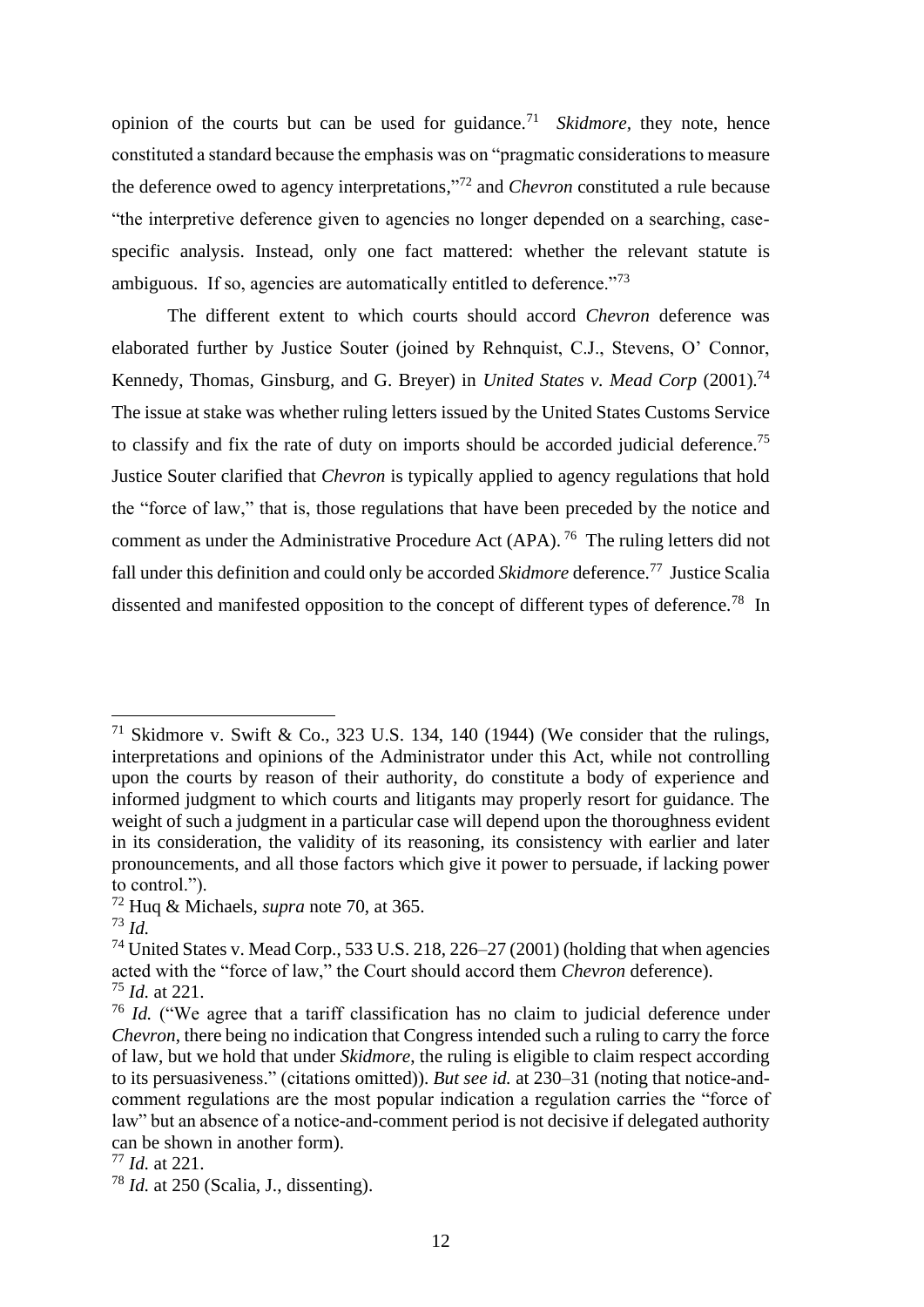his opinion, if the interpretation in question is "authoritative" and "represents the official position of the agency" it should be accorded deference.<sup>79</sup>

A more in-depth discussion of what counts as authoritative regulation is conducted below in conjunction with the analysis of the *Kisor* and *Perez* decision.<sup>80</sup> For now, it is sufficient to acknowledge that Justice Souter took the opportunity to clarify the different scopes of *Chevron* and *Skidmor*e deference and to point out that the variety of regulations and measures enacted by the agencies deserved different levels of deference.<sup>81</sup>

More important for the purpose of examining the theoretical foundation of deference is that the decision added a step zero to the two steps devised by *Chevron*. According to *Mead,* before proceeding to step one, a court must inquire whether there was congressional intent to delegate to the agency so as to establish that "Congress delegated authority to the agency generally to make rules carrying the force of law, and that the agency interpretation claiming deference was promulgated in the exercise of that authority."<sup>82</sup>

By creating a step zero, *Mead* formally recognized that when Congress delegates the authority to implement a particular provision, it may also choose to delegate interpretive authority on the same provision. $83$  In the words of the then Harvard Professor Elena Kagan, *Mead* represented "the apotheosis of a developing trend in *Chevron* cases" that treated *Chevron* "as a congressional choice, rather than either a constitutional mandate or a judicial doctrine."<sup>84</sup> *Mead* clarified that Chevron is based on congressional intent and that such intent does not need to be explicit:

Congress, that is, may not have expressly delegated authority or responsibility to implement a particular provision or fill a particular gap. Yet it can still be apparent from the agency's generally conferred authority and other statutory circumstances that Congress would expect the agency to be able to speak with the force of law when it addresses ambiguity in the statute or fills a space in the enacted law, even one about which "Congress did not actually have an intent" as to a particular result.<sup>85</sup>

<sup>79</sup> *Id.* at 256–57.

<sup>80</sup> *See infra* Part IV.

<sup>81</sup> *Mead*, 533 U.S. at 236–38.

<sup>82</sup> *Id.* at 226–27.

<sup>83</sup> *Id.* at 226–27, 231–34. *See also id.* at 245–46 (Scalia, J., dissenting).

<sup>84</sup>David J. Barron & Elena Kagan, Chevron*'s Nondelegation Doctrine*, 2001 SUP. CT. REV. 201, 212.

<sup>85</sup> *Mead*, 533 U.S. at 229 (citing Chevron, U.S.A., Inc. v. Nat. Res. Def. Council, Inc., 467 U.S. 837, 845 (1984)).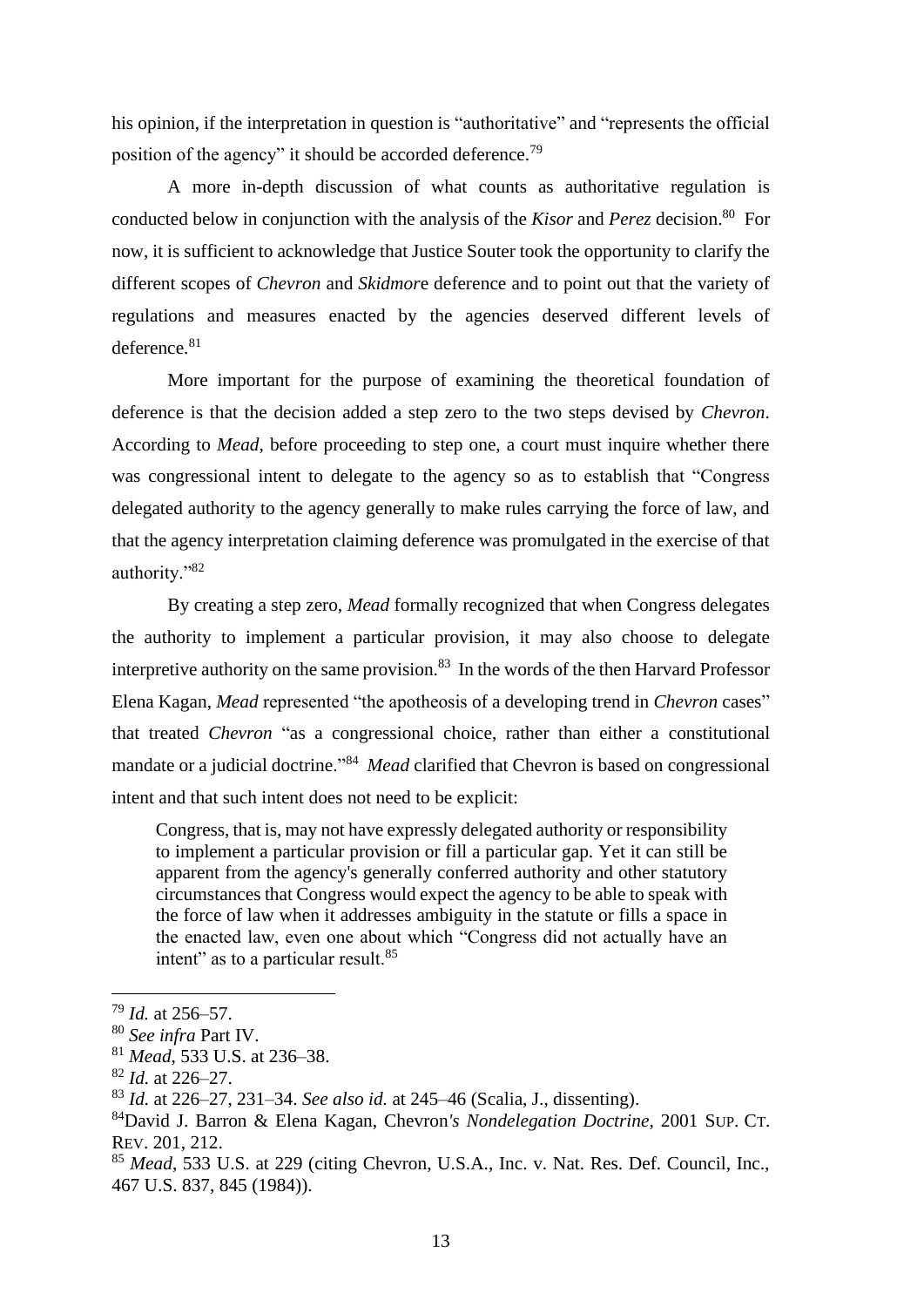Judicial deference is, according to *Mead* and its progeny, "a judicial construction" or a "fictionalized statement of legislative desire" that nonetheless reflects the needs of the contemporary administrative state. <sup>86</sup> If *Chevron* constituted a pillar of administrative law, the *Mead* development makes it a constitutional law seminal case with deep roots in theoretical constitutional discourse.

It is not surprising that, for its relevance in U.S. constitutional dynamics, it has been at the center of heated debates on the proper allocation of interpretive power and defined by Professor Sunstein as "a kind of counter-*Marbury* for the administrative state<sup>387</sup> and "the administrative state's very own *McCulloch v. Maryland*."<sup>88</sup> The parallel with *Marbury* highlights Professor Sunstein's belief that the interpretation of statutory provisions should be a prerogative of government, not the court nor the legislative branch.<sup>89</sup> This is because, in his opinion, interpretation constitutes policymaking: "if we believe that the interpretation of ambiguous constitutional provisions calls for judgments of policy and that democratic institutions are in a particularly good position to make those judgments, then *Marbury* is indeed vulnerable."<sup>90</sup>

*Mead* represents the explanation of the theoretical foundation of judicial deference and this note argues that "step zero" is the connecting ring between the nondelegation doctrine and judicial deference.

This theoretical assumption has not been free of criticism both from academic circles and court benches. *Chevron* has been subject to criticism and controversies over what commentators called the "legal fiction" at the basis of the decision, referring to the

<sup>86</sup> Barron & Kagan, *supra* note 84, at 212.

<sup>87</sup> Sunstein, *supra* note 56, at 2589.

<sup>88</sup> Cass R. Sunstein, Chevron *Step Zero*, 92 VA. L. REV. 187, 190 (2006).

<sup>89</sup> Prof. Sunstein stated:

My major goal in this Essay is to vindicate the law-interpreting authority of the executive branch. This authority, I suggest, is indispensable to the healthy operation of modern government; it can be defended on both democratic and technocratic grounds. . . . For the resolution of ambiguities in statutory law, technical expertise and political accountability are highly relevant, and on these counts the executive has significant advantages over courts. Changed circumstances, involving new values and new understandings of fact, are relevant too, and they suggest further advantages on the part of the executive.

Sunstein, *supra* note 56, at 2582–83. <sup>90</sup> *Id.* at 2584.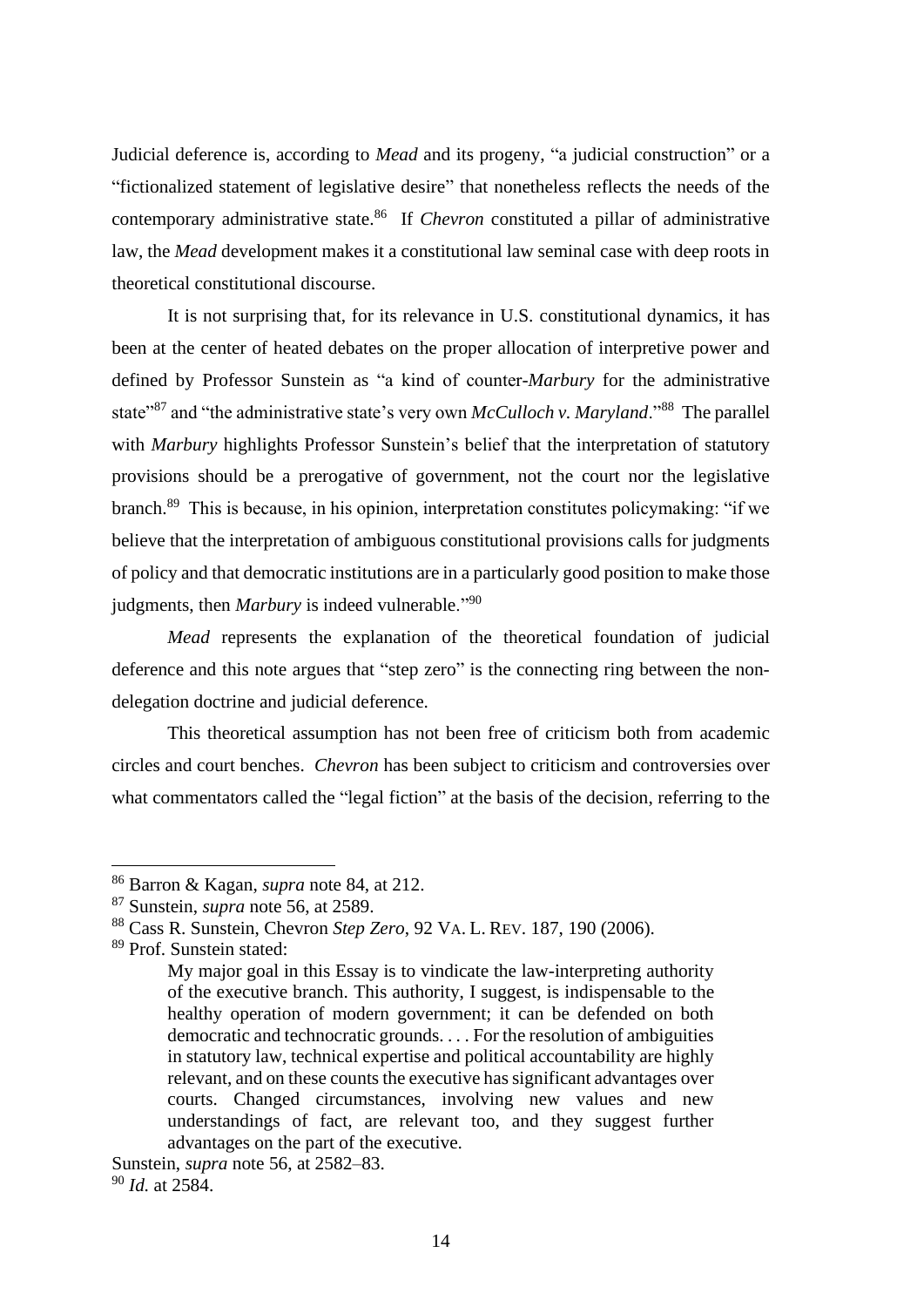presumption that Congress could constitutionally delegate legislative powers to regulatory agencies controlled by the President.<sup>91</sup>

One of the scholarly arguments against *Chevron* and *Mead* is that the doctrine is not consistent with Section 706 of the APA which establishes that courts are tasked with the review of agency action and they "shall  $\ldots$  interpret  $\ldots$  statutory provisions."<sup>92</sup> The argument is that the APA does not assign any role in statutory interpretation to agencies<sup>93</sup> and is therefore to be interpreted as an instruction to courts to use traditional canons of interpretation. 94

On the constitutional side of the dispute, scholars and judges alike have criticized *Chevron* and *Mead* for incompatibility with Article I and Article III of the U.S. Constitution. Justice Thomas expressed discomfort with deference to agencies in *Michigan v. EPA*, where he argued that *Chevron* delegation "is in tension with Article III's Vesting Clause, which vests the judicial power exclusively in Article III courts, not administrative agencies," and in tension with Art. I "which vests '[a]ll legislative Powers herein granted' in Congress," thus advancing the case for revision of the doctrine.<sup>95</sup>

Another fierce critic of the delegation doctrine and its consequences on judicial deference is Justice Gorsuch who, during his tenure as Appeal Judge, asserted that the doctrine is not only "seemingly at odds with the separation of legislative and executive

 $91$  The controversy is mainly related to the scope of legislative power of Congress as established by Article I of the Constitution. *Id.* at 2590, 2607; *see generally* U.S. CONST. art. I.

 $92$  5 U.S.C. § 706 (2012) ("To the extent necessary to decision and when presented, the reviewing court shall decide all relevant questions of law, interpret constitutional and statutory provisions, and determine the meaning or applicability of the terms of an agency action.").

<sup>93</sup> *See* Patrick J. Smith, Chevron*'s Conflict with the Administrative Procedure Act,* 32 VA. TAX REV. 813, 814 (2013). Smith states:

It is impossible to reconcile the requirement in section 706 of the APA that "the reviewing court shall . . . interpret . . . statutory provisions" with *Chevron's* holding that, under step two, a reviewing court must accept an agency's "permissible construction of the statute" even if the agency interpretation is not "the reading the court would have reached if the question initially had arisen in a judicial proceeding."

*Id.* at 818; *see also* John F. Duffy, *Administrative Common Law in Judicial Review*, 77 TEX. L. REV. 113, 193–99 (1998).

<sup>94</sup> *See* Aditya Bamzai, *The Origins of Judicial Deference to Executive Interpretation,* 126 YALE L.J. 908, 976–77 (2017) ("[S]ection 706 is best interpreted as an attempt to  $\dots$ instruct courts to review legal questions using independent judgment and the canons of construction.").

<sup>95</sup> Michigan v. EPA, 576 U.S. 743, 762 (2015) (Thomas, J., concurring).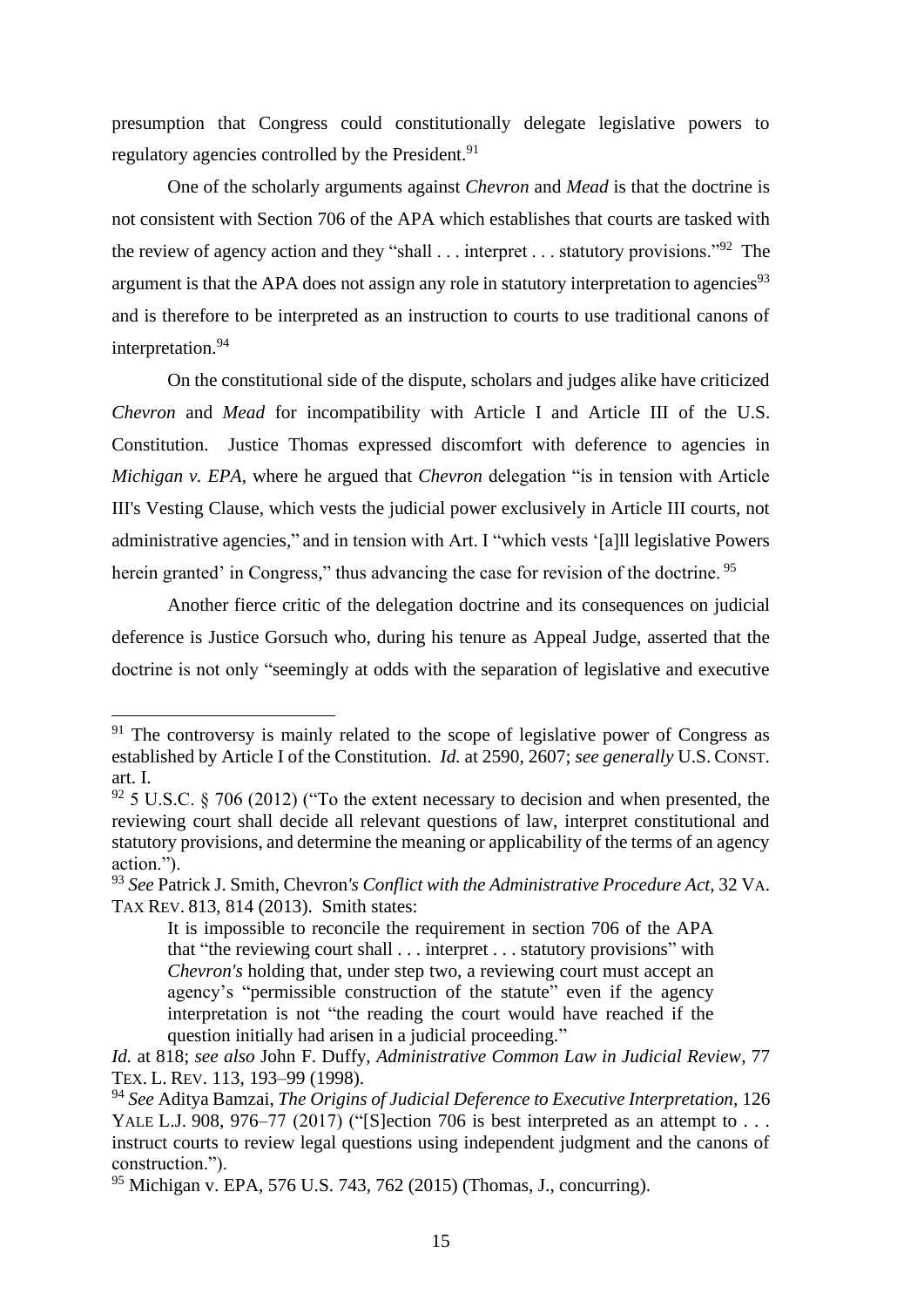functions," but also creates concerns related to due process (fair notice) and equal protection that only magistrates "muster."<sup>96</sup> Justice Gorsuch borrowed this argument from the work of Philip Hamburger, Professor of Law at Columbia Law School, who depicted *Chevron* as an impermissible systematic bias of the Fifth Amendment right to due process in favor of the government.<sup>97</sup> In particular, he argued that when courts defer to administrative interpretation, they implicitly favor executive and other governmental interpretations over the interpretations of other parties.<sup>98</sup>

## **III.***Seminole/Auer***: deference to an agency's interpretation of its own ambiguous regulations**

A second type of judicial deference is deference to agencies' ambiguous regulations. The principle that federal courts must defer to a reasonable construction of an agency's own ambiguous rules dates back to 1945, when the Supreme Court examined wartime price control regulations implemented by the Administrator in *Bowles v*. *Seminole Rock & Sand Co.*<sup>99</sup> In that instance, the Court decided that the regulation was clear and did not need deference.<sup>100</sup> However, the decision prescribed the use of judicial deference in future cases concerning unclear regulations:

Since this [case] involves an interpretation of an administrative regulation a court must necessarily look to the administrative construction of the regulation if the meaning of the words used is in doubt. The intention of Congress or the principles of the Constitution in some situations may be relevant in the first instance in choosing between various constructions. But the ultimate criterion is the administrative interpretation, which becomes of controlling weight unless it is plainly erroneous or inconsistent with the regulation.<sup>101</sup>

The principle was then reaffirmed by Justice Antonin Scalia writing for a unanimous court in *Auer v. Robbins*, a case concerning the Secretary of Labor's interpretation of its own regulations relating to overtime pay enacted to implement the provisions of the Fair Labor Standards Act (FLSA) of 1938. <sup>102</sup> Specifically, the U.S. Department of Labor applied a "salary-basis test" to determine that the petitioners (sergeants and a lieutenant

<sup>96</sup> Gutierrez-Brizuela v. Lynch, 834 F.3d 1142, 1152, 1154 (10th Cir. 2016).

<sup>97</sup> *See* Philip Hamburger, Chevron *Bias*, 84 GEO. WASH. L. REV. 1187, 1212 (2016). <sup>98</sup> *Id.*

<sup>99</sup> Bowles v. Seminole Rock & Sand Co., 325 U.S. 410, 413 (1945).

<sup>100</sup> *Id.* at 419.

<sup>101</sup> *Id.* at 413–14.

<sup>102</sup> Auer v. Robbins, 519 U.S. 452, 454–55 (1997).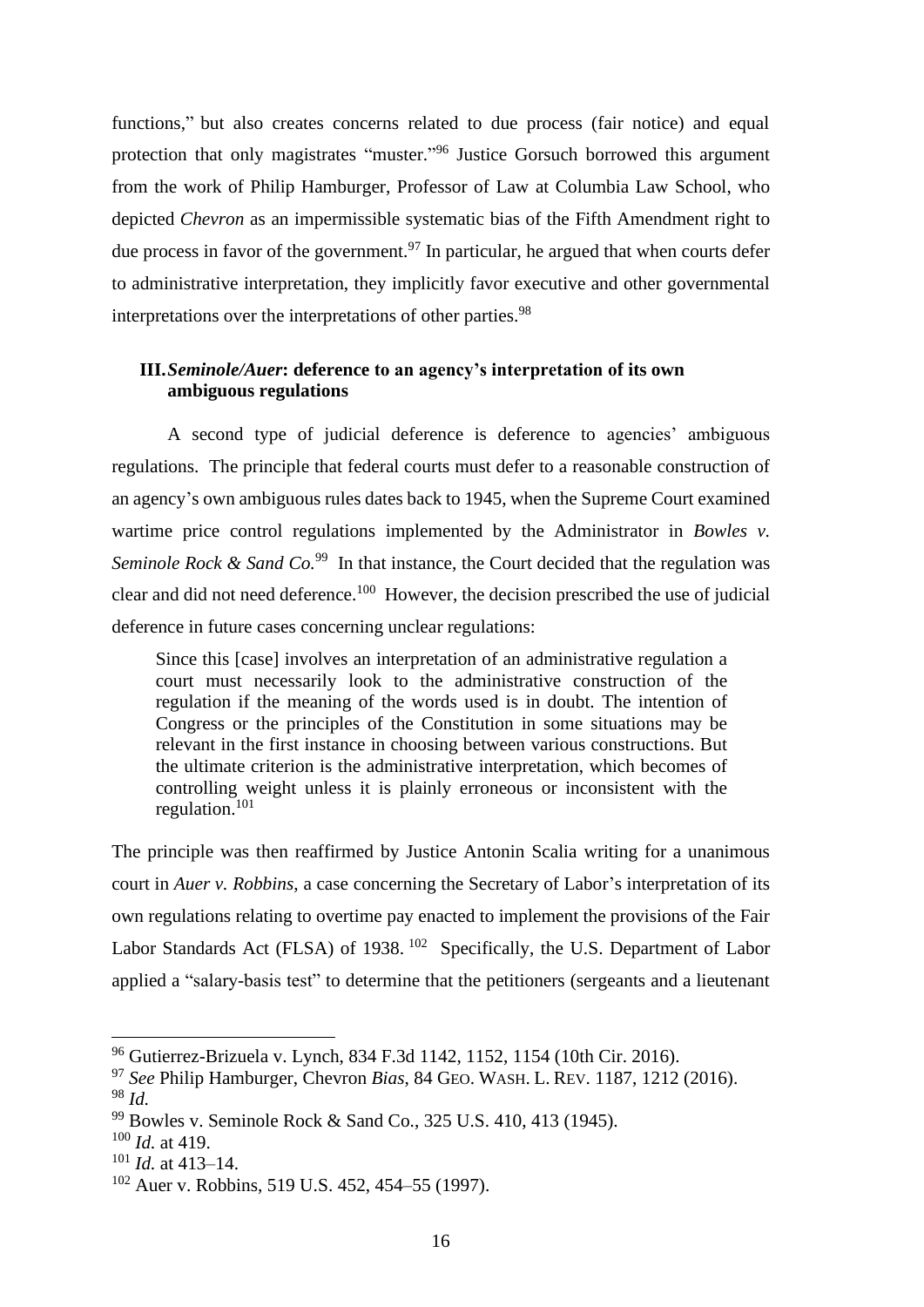employed by the St. Louis Police Department) fell under the exemption provided by § 213(a)(1) of the FLSA for "bona fide executive, administrative, or professional" employees and were not entitled to over-time pay.<sup>103</sup> The Supreme Court deferred to the Secretary of Labor's regulations and confirmed that agencies' interpretations of their own rules are controlling on the court as long as they are "permissible."  $104$  It did so by citing to *Chevron* and justified this type of deference on the basis that Congress has not "directly spoken to the precise question at issue,"<sup>105</sup> and has therefore delegated both legislative and interpretive power to the agency. <sup>106</sup> It should be noted that *Auer* deference does not formally require a two-step process for review, but rather a single-level standard that makes it, according to its critics, broader and bigger than *Chevron*. <sup>107</sup> More importantly, the fact that *Auer* does not require a two-steps process makes it more susceptible to challenges to its constitutional foundations.

A major theoretical challenge to *Auer*—even before the case was decided—was advanced by Professor John Manning, a textualist scholar and Dean of Harvard Law School. Professor Manning argued that the doctrine was at odds with the principle of separation of powers and "contradict[ing] the constitutional premise that law-making and law-exposition must be distinct."<sup>108</sup> Similar criticism shortly followed from the bench. As previously mentioned, Justice Scalia had supported *Chevron* deference and authored

<sup>103</sup> *Id.* at 454, 461.

<sup>104</sup> *Id.* at 457, 461 ("Because the salary-basis test is a creature of the Secretary's own regulations, his interpretation of it is, under our jurisprudence, controlling unless 'plainly erroneous or inconsistent with the regulation.' That deferential standard is easily met here.") (citations omitted).

<sup>&</sup>lt;sup>105</sup> *Id.* at 457 ("Because Congress has not 'directly spoken to the precise question at issue,' we must sustain the Secretary's approach so long as it is 'based on a permissible construction of the statute.'") (quoting Chevron, U.S.A., Inc. v. Nat. Res. Def. Council, Inc., 467 U.S. 837, 842–43 (1984)).

<sup>106</sup> *See* Martin v. Occupational Safety & Health Rev. Comm'n, 499 U.S. 144, 151 (1991) ("[W]e presume that the power authoritatively to interpret its own regulations is a component of the agency's delegated lawmaking powers."); *see also* Bruh v. Bessemer Venture Partners III L.P., 464 F.3d 202, 208 (2d Cir. 2006).

<sup>107</sup> *See* Jonathan H. Adler, Auer *Evasions*, 16 GEO. J.L. & PUB. POL'Y 1, 13–14 (2018) ("Such broad deference can neither be justified under the umbrella of *Chevron*'s domain, nor by appeal to the agency's superior knowledge. Yet, in practice, the deference agencies receive under *Auer* is as great—if not greater—than the deference they receive under *Chevron* . . . .").

<sup>108</sup> John F. Manning, *Constitutional Structure and Judicial Deference to Agency Interpretations of Agency Rules*, 96 COLUM. L. REV. 612, 654 (1996).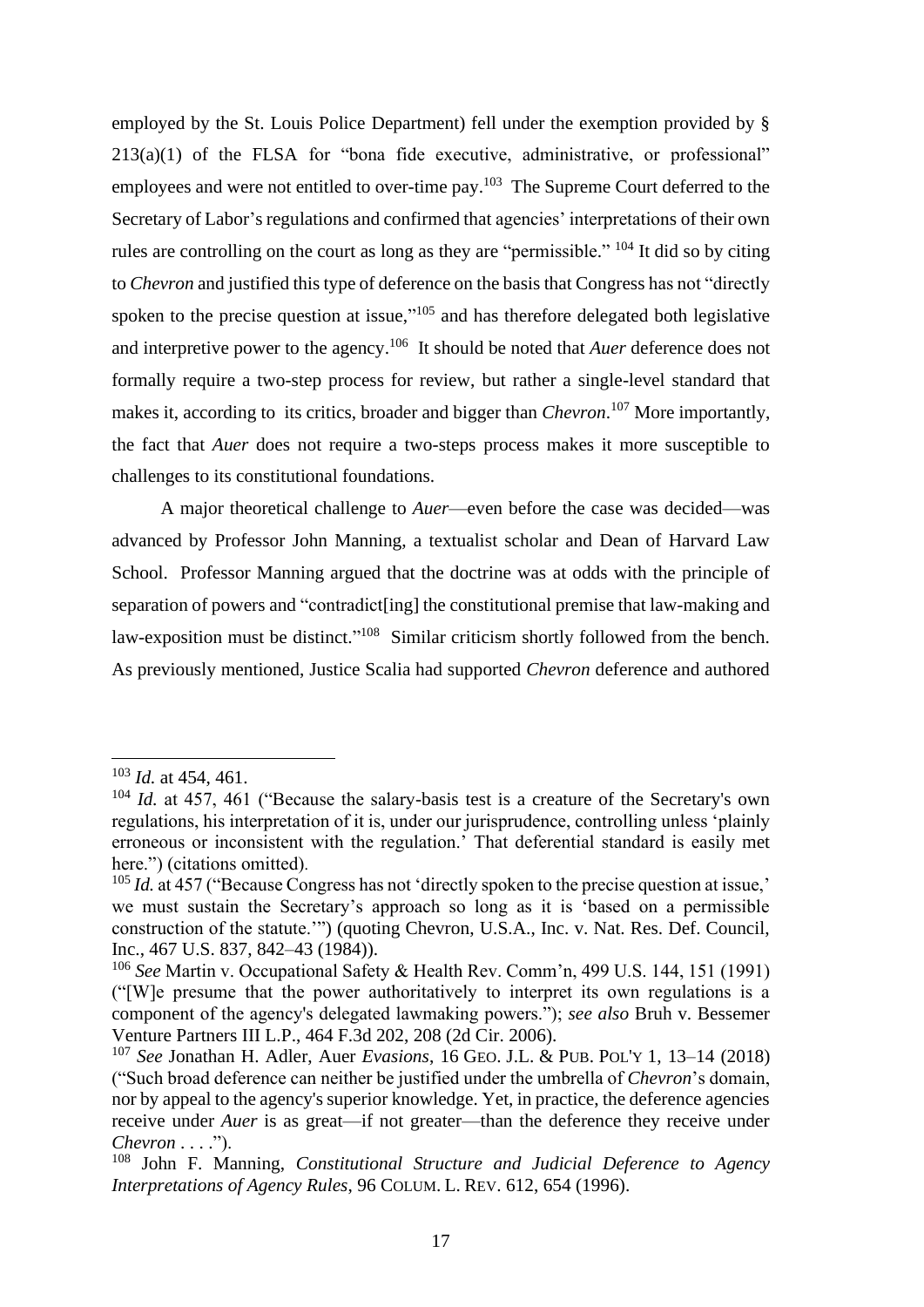the *Auer* decision using the constitutional basis of *Chevron*. <sup>109</sup> However, towards the end of his life, Justice Scalia changed his mind and joined Professor Manning in the call for abandonment of the *Auer* doctrine in his concurrence in *Talk America, Inc. v. Michigan Bell Telephone Co.*,<sup>110</sup> in his dissent in *Decker v. Northwest Environmental Defense Center*, <sup>111</sup> and in his concurrence in *Perez v. Mortgage Bankers Association*. <sup>112</sup> The late Justice Scalia was particularly concerned about the weak constitutional basis of *Auer* and argued that the jurisprudence surrounding the doctrine did not provide a "persuasive justification" for it. 113 He asserted that *Auer,* as opposed to *Chevron*, could not be

<sup>111</sup> Decker v. Nw. Env't Def. Ctr., 568 U.S. 597, 616–17 (2013) (Scalia, J., concurring in part and dissenting in part) ("Enough is enough. For decades, and for no good reason, we have been giving agencies the authority to say what their rules mean, under the harmlesssounding banner of 'defer[ring] to an agency's interpretation of its own regulations'... [R]espondent has asked us, if necessary, to 'reconsider *Auer*.' I believe that it is time to do so.").

<sup>112</sup> *See* Perez v. Mortg. Bankers Ass'n, 575 U.S. 92, 108–12 (2015) (Scalia, J., concurring). He argued:

I would therefore restore the balance originally struck by the APA with respect to an agency's interpretation of its own regulations, not by rewriting the Act in order to make up for *Auer*, but by abandoning *Auer*  and applying the Act as written. The agency is free to interpret its own regulations with or without notice and comment; but courts will decide with no deference to the agency—whether that interpretation is correct.

## *Id.* at 112.

<sup>113</sup> *See Decker*, 568 U.S. at 617 (Scalia, J., concurring in part and dissenting in part).

 $109$  Justice Scalia first elaborated a defense of a blanket approach to deference in his dissent in *Mead* and then in his concurrence in *Perez v. Mortgage Bankers*: "[T]he rule of *Chevron*, if it did not comport with the APA, at least was in conformity with the long history of judicial review of executive action, where '[s]tatutory ambiguities . . . were left to reasonable resolution by the Executive.'" Perez v. Mortg. Bankers Ass'n, 575 U.S. 92, 111–12 (2015) (Scalia, J., concurring) (quoting United States v. Mead Corp., 533 U.S. 218, 243 (2001) (Scalia, J., dissenting)).

<sup>110</sup> Talk Am., Inc. v. Mich. Bell Tel. Co., 564 U.S. 50, 68 (2011) (Scalia, J., concurring) It is comforting to know that I would reach the Court's result even without *Auer*. For while I have in the past uncritically accepted that rule, I have become increasingly doubtful of its validity. On the surface, it seems to be a natural corollary—indeed, an a *fortiori* application—of the rule that we will defer to an agency's interpretation of the statute it is charged with implementing, *see Chevron U.S.A. Inc. v. Natural Resources Defense Council, Inc.*, 467 U.S. 837 (1984). But it is not. When Congress enacts an imprecise statute that it commits to the implementation of an executive agency, it has no control over that implementation (except, of course, through further, more precise, legislation). The legislative and executive functions are not combined.

*Id.*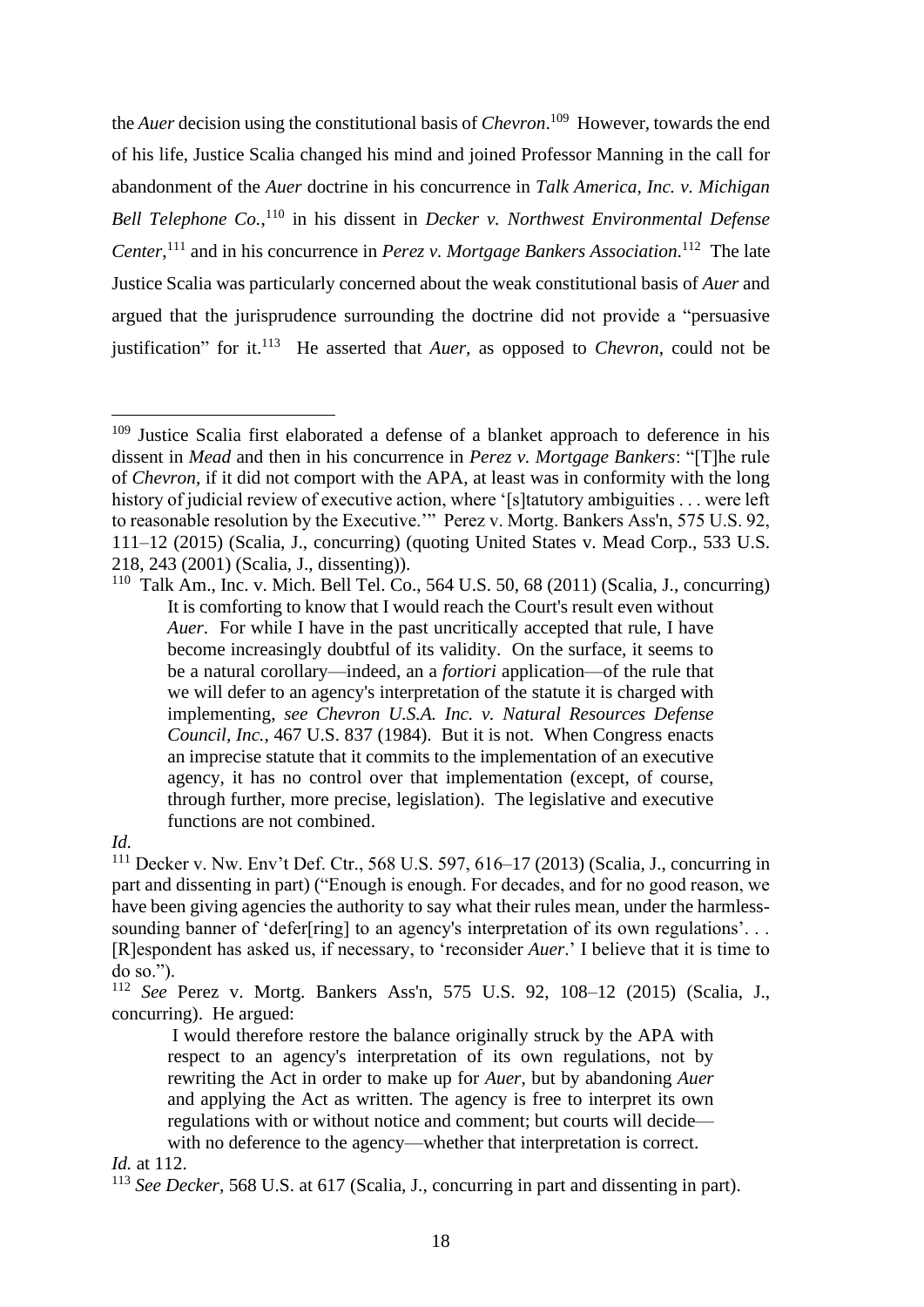justified on congressional delegation grounds because Congress could not constitutionally delegate the power to enact and interpret regulations to the same entity:

While the implication of an agency power to clarify the statute is reasonable enough, there is surely no congressional implication that the agency can resolve ambiguities in its own regulations. For that would violate a fundamental principle of separation of powers—that the power to write a law and the power to interpret it cannot rest in the same hands . . . . Auer is not a logical corollary to Chevron but a dangerous permission slip for the arrogation of power . . . . He who writes a law must not adjudge its violation.<sup>114</sup>

#### **IV.'Potent in its place but cabined in its scope': the transformation of the doctrine of deference in** *Kisor v. Wilkie* **(2019)**

Despite fears and rumours that a majority of conservative justices would have axed *Auer*, in June 2019 the U.S. Supreme Court confirmed its constitutionality by a 5-4 majority in *Kisor v. Wilkie*.<sup>115</sup> Justice Kagan authored the majority opinion and used this opportunity to reiterate the standing of the doctrine and clarify the extent of *Auer* domain, such as the circumstances in which a court should give deference.<sup>116</sup> She started her opinion by highlighting that *Auer*, just like *Chevron*, is grounded on the presumption of congressional delegation, therefore confirming the unwillingness of the Court to revisit such a consolidated presumption of delegation.<sup>117</sup> The theoretical foundations of deference are safe for Justice Kagan; she insisted that the *Auer* doctrine retains an important role in construing agency regulations.<sup>118</sup> As expected, Justice Gorsuch argued in his concurrence that because of the new limitations that *Kisor* imposes on judicial deference, *Auer* has become "a paper tiger," meaning that it has lost its bite and efficacy.<sup>119</sup> What follows is a short synopsis of the facts of the case, the decision, and an analysis of its impact on the doctrine of deference in the United States.

The lawsuit involved a Marine veteran seeking appeal against the decision of the Department of Veterans Affairs (VA) to refuse him the award of retroactive disability benefits for his service-related post-traumatic stress disorder (PTSD) because the

<sup>114</sup> *Id.* at 619–21.

<sup>115</sup> Kisor v. Wilkie, 139 S. Ct. 2400 (2019).

<sup>116</sup> *Id.* at 2408.

<sup>117</sup> *Id.* at 2412 ("We have explained *Auer* deference (as we now call it) as rooted in a presumption about congressional intent—a presumption that Congress would generally want the agency to play the primary role in resolving regulatory ambiguities."). <sup>118</sup> *Id.* at 2408.

<sup>119</sup> *Id.* at 2425–26 (Gorsuch, J., concurring).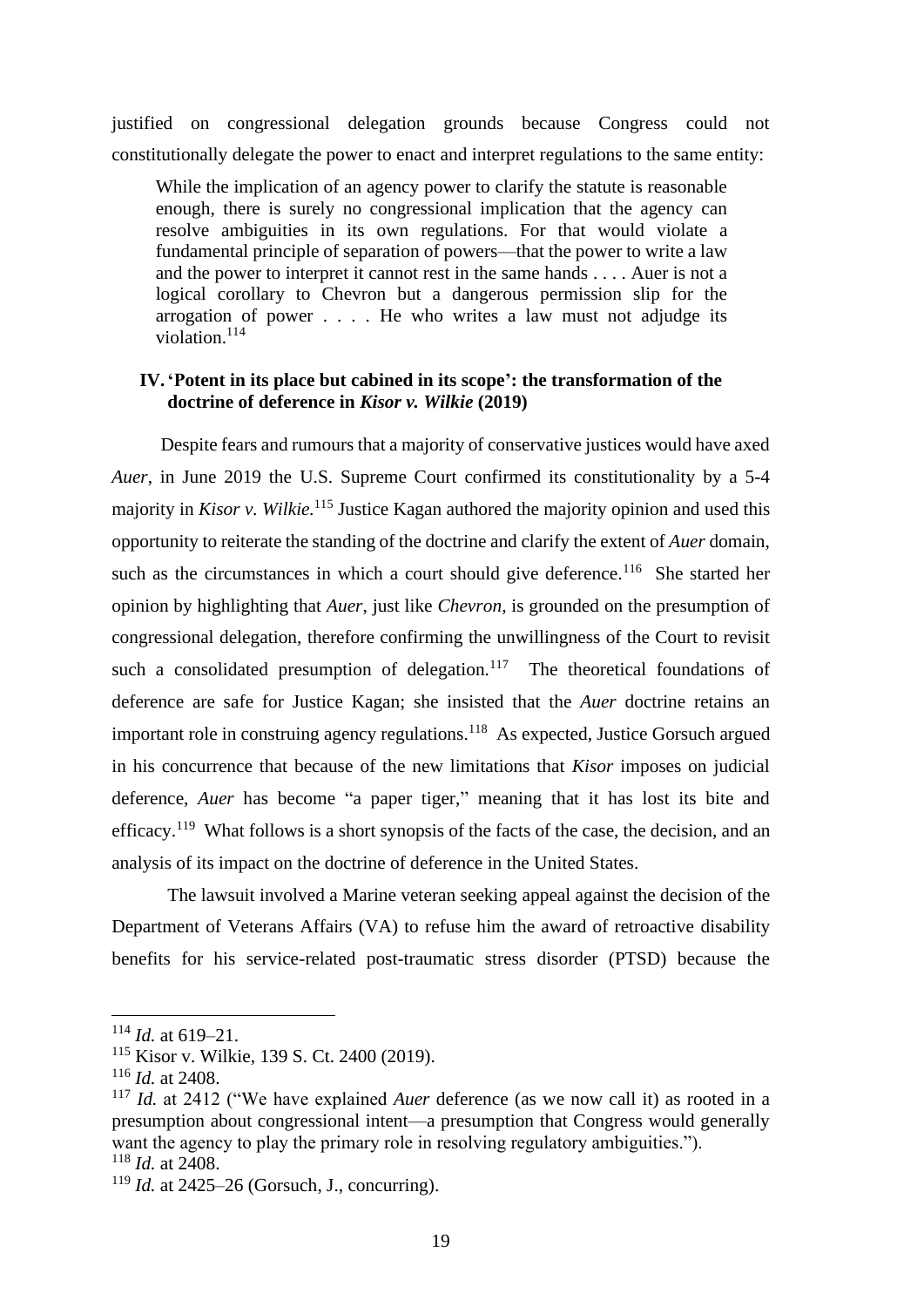evidence provided by the claimant was, according to the VA's interpretation of its regulations, not "relevant."<sup>120</sup> On appeal, the Federal Circuit Court found that "uncertainty in application suggests that the regulation is ambiguous," and therefore applied *Auer* deference in affirming the VA's construction of the regulation and, as a consequence, the VA's denial of retroactive benefits.<sup>121</sup> The question before the Supreme Court was whether *Auer v. Robbins<sup>122</sup>* and *Bowles v. Seminole Rock & Sand Co*., 123 should be overruled.<sup>124</sup> The majority did not miss the chance to defend *Auer* on the basis of stare decisis and on its historical roots that go deeper than *Seminole Rock* and specifically go back to *United States v. Eaton*,<sup>125</sup> a late nineteenth century decision that attributed "the greatest weight" to the interpretation given to the regulations by the department charged with their execution.<sup>126</sup> However, adherence to stare decisis is a minimal part of the reasoning in the majority opinion. The heavy weight is in defense of the theoretical foundations of judicial deference that Justice Kagan carried out in the opinion. She recognized that the dormant non-delegation doctrine is only a theoretical presumption but also seemed to support its usefulness for the purposes of interpretation.<sup>127</sup> In Justice Kagan words:

We have adopted the presumption—though it is always rebuttable—that "the power authoritatively to interpret its own regulations is a component of the agency's delegated lawmaking powers." *Martin*, 499 U.S. at 151, 111 S.Ct. 1171. . . . In part, that is because the agency that promulgated a rule is in the "better position [to] reconstruct" its original meaning. *Id.*, at 152, 111 S.Ct. 1171. Consider that if you don't know what some text (say, a memo or an email) means, you would probably want to ask the person who wrote it. And for the same reasons, we have thought, Congress would too (though the person is here a collective actor). $128$ 

 $120$  38 C.F.R. § 3.156 (2021) ("A claimant may reopen a finally adjudicated claim by submitting new and material evidence . . . . Notwithstanding any other section in this part, at any time after VA issues a decision on a claim, if VA receives or associates with the claims file relevant official service department records that existed and had not been associated with the claims file when VA first decided the claim, VA will reconsider the claim, notwithstanding paragraph (a) of this section.").

<sup>121</sup> Kisor v. Shulkin, 869 F.3d 1360, 1367 (Fed. Cir. 2017), *vacated*, 139 S. Ct. 2400 (2019).

<sup>&</sup>lt;sup>122</sup> Auer v. Robbins, 519 U.S. 452 (1997).

<sup>123</sup> Bowles v. Seminole Rock & Sand Co., 325 U.S. 410 (1945).

<sup>124</sup> *Kisor*, 139 S. Ct. at 2408.

<sup>125</sup> United States v. Eaton, 169 U.S. 331 (1898).

<sup>126</sup> *Id.* at 343.

<sup>127</sup> *Kisor*, 139 S. Ct. at 2412.

<sup>128</sup> *Id.*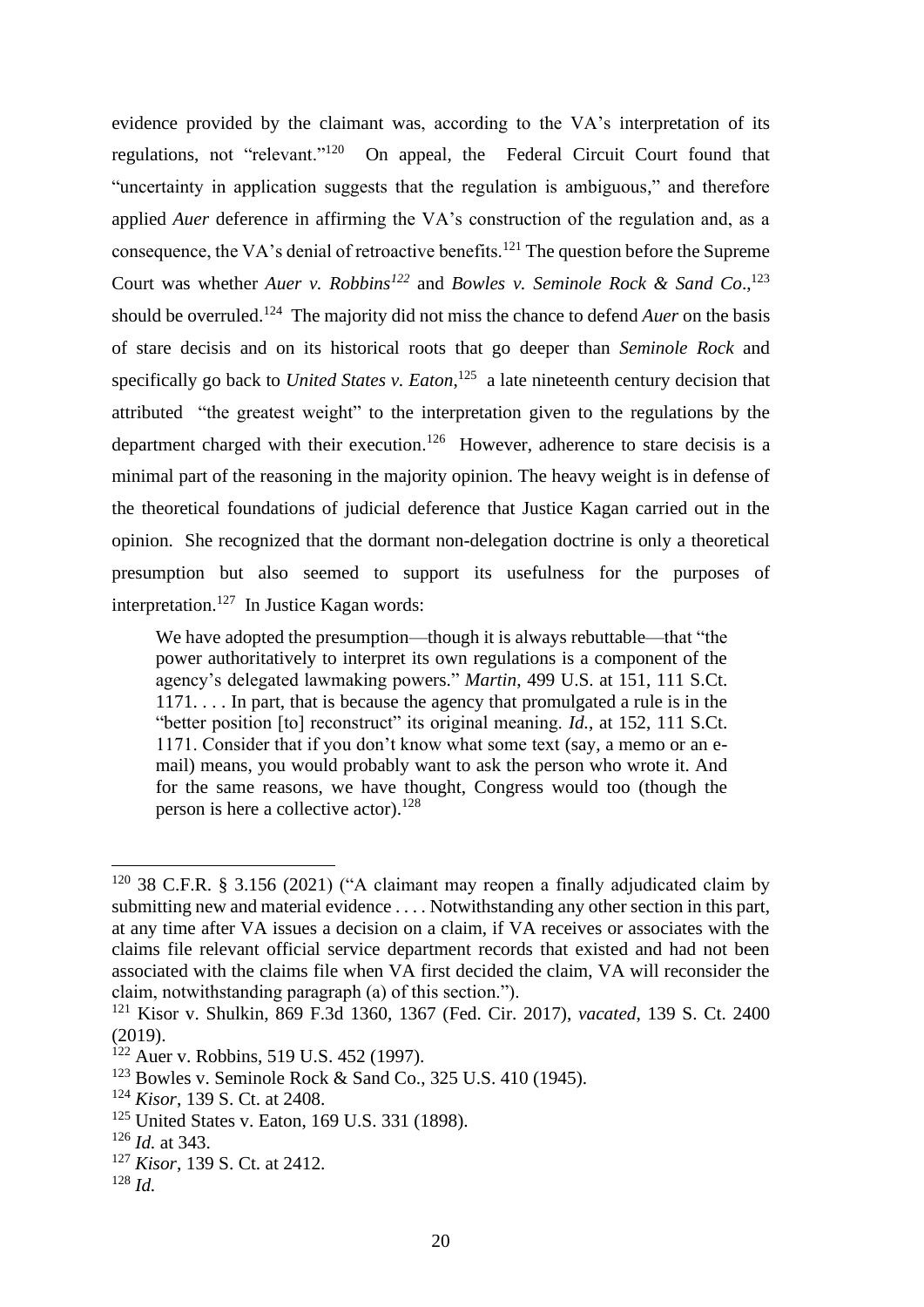Furthermore, she defended deference to agencies as convenient from a policy point of view.<sup>129</sup> Agencies have the advantage of being "the experts" on their areas of competence and this is particularly important when they are called to clarify interpretations of rules concerning matters of scientific or technical nature such as an FDA regulation that bans certain pharmaceutical products for their components.<sup>130</sup> The point is that judges sometimes just cannot embrace technicalities.

Another advantage of agencies, according to Justice Kagan, is that they have political accountability and are supervised by the President who in turn reflects the latest policy choices of the electorate.<sup>131</sup> This ensures that the provisions related to new policies can be appropriately interpreted by the government that implemented them. Finally, the interpretation of the agency will be consistent and will avoid conflicting interpretations in the lower courts.<sup>132</sup>

*Kisor*, this note argues, was also a case that consolidated previous jurisprudence and clarified the circumstances in which the courts should be deferring interpretation to the agencies.<sup>133</sup> This is, indeed, the function that Justice Kagan wanted *Kisor* to play, stating that "*Auer* deference is sometimes appropriate and sometimes not. Whether to apply it depends on a range of considerations that we have noted now and again, but compile and further develop today."<sup>134</sup> According to Justice Kagan, the doctrine remains "potent in its place but cabined in its scope."<sup>135</sup> Cabined because, she explains, the courts can defer interpretation only if the following requirements are satisfied:

- a) the regulation is genuinely ambiguous<sup>136</sup>
- b) the agency's reading is reasonable<sup>137</sup>

<sup>135</sup> *Id.*

<sup>137</sup> *Id.* at 2415–16.

<sup>129</sup> *See id.* at 2413.

<sup>130</sup> *See* Actavis Elizabeth L.L.C. v. FDA, 625 F.3d 760, 764–66 (D.C. Cir. 2010). The case concerned whether a company created a new "active moiety" by joining a previously approved moiety to lysine through a non-ester covalent bond. *See id.* at 761–62.

<sup>131</sup> *Kisor*, 139 S. Ct. at 2413.

<sup>132</sup> *See generally id.* at 2412–14 (providing background on the benefits of *Auer* deference in administrative regulation interpretation).

<sup>133</sup> *See id.* at 2415.

<sup>134</sup> *Id.* at 2408.

<sup>136</sup> *Id.* at 2414–15.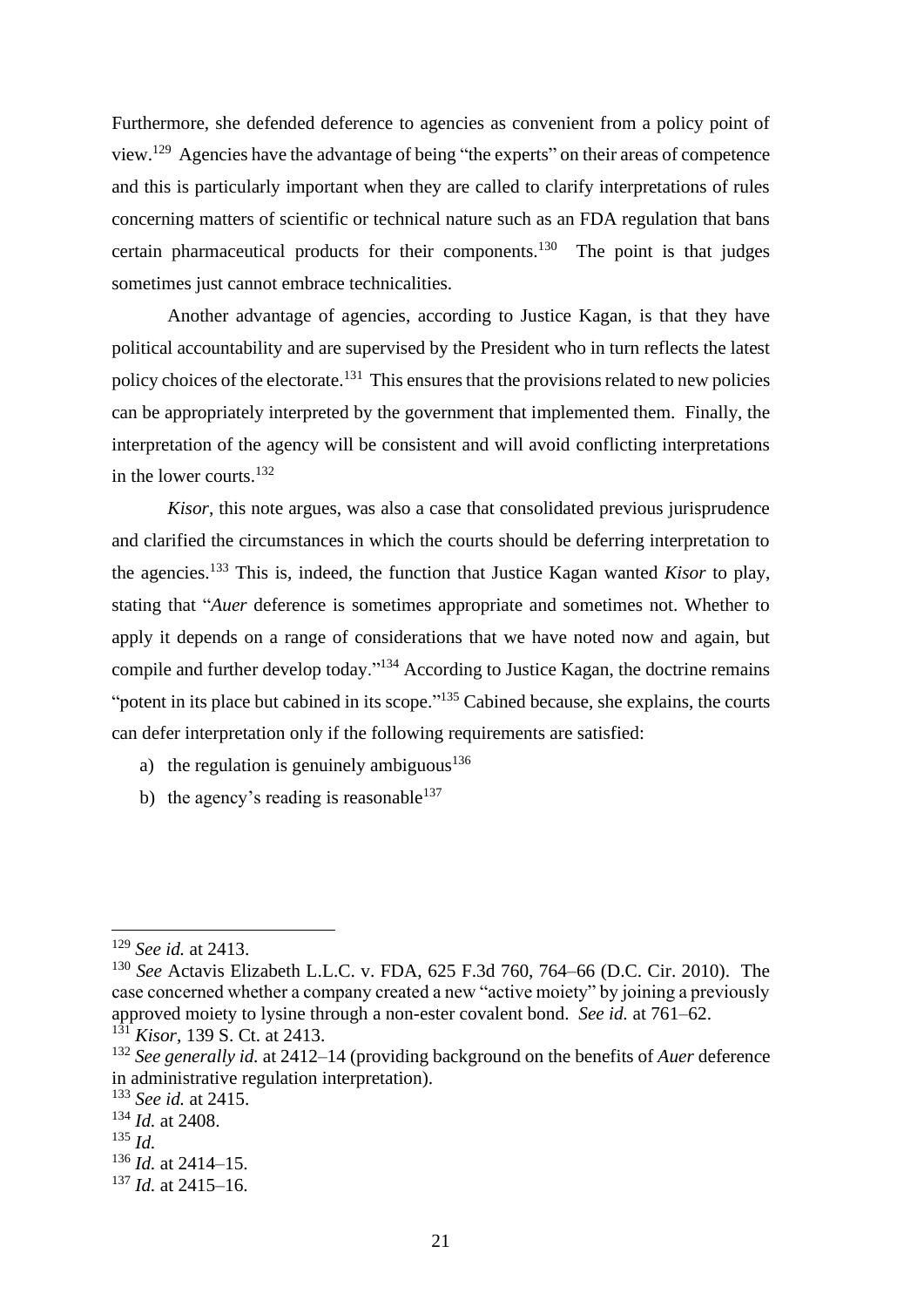- c) the regulatory interpretation is authoritative, i.e., one actually made by the agency<sup>138</sup>
- d) the agency's interpretation is expertise based, i.e., in some way it implicates the agency's substantive expertise<sup>139</sup>
- e) an agency's reading of a rule in question reflects a "fair and considered judgment"<sup>140</sup>

As to points A and B, these are well-established requirements and they apply to *Chevron* deference more generally.<sup>141</sup> *Chevron* specified that before according deference, the courts are required to determine whether Congress has or has not directly addressed the precise question at issue and only proceed to question whether the agency's answer is based on a permissible construction of the statute if the statute is silent or ambiguous.<sup>142</sup> Point C is an attempt to consolidate jurisprudence around the distinction between authoritative interpretations and non-binding ones.<sup>143</sup> Justice Kagan pointed out that deference is only accorded to authoritative interpretations.<sup>144</sup> The issue is particularly relevant with regards to what Professor Bertrall Ross of Berkely School of Law calls "the deference dichotomy" between interpretive rules and legislative rules.<sup>145</sup>

In *Perez v. Mortgage Bankers Association*, a unanimous Court established that when a federal administrative agency first issues a rule interpreting one of its regulations, it is generally not required to follow the notice-and-comment rulemaking procedures of the Administrative Procedure Act (APA or Act).<sup>146</sup> As a consequence, *Perez* confirmed that interpretive rules do not have the force or effect of  $law$ <sup>147</sup>. On the other hand, legislative rules, which impose obligations or produce other significant effects on private

<sup>&</sup>lt;sup>138</sup> *Id.* at 2416 ("The interpretation must at the least emanate from those actors, using those vehicles, understood to make authoritative policy in the relevant context."). <sup>139</sup> *Id.* at 2417.

<sup>140</sup> *Id.* at 2417 (quoting Christopher v. SmithKline Beecham Corp., 567 U.S. 142, 155 (2012)).

<sup>&</sup>lt;sup>141</sup> Before concluding that a rule is genuinely ambiguous, a court must exhaust all the "traditional tools" of construction. *See* Chevron U.S.A. Inc. v. Nat. Res. Def. Council, Inc., 467 U.S. 837, 843 n.9 (1984).

<sup>142</sup> *Id.* at 843.

<sup>143</sup> *See Kisor*, 139 S. Ct. at 2416.

<sup>144</sup> *See id.*

<sup>145</sup> Bertrall L. Ross II, *Denying Deference: Civil Rights and Judicial Resistance to Administrative Constitutionalism*, 2014 U. CHI. LEGAL F. 223, 223–24.

<sup>&</sup>lt;sup>146</sup> Perez v. Mortg. Bankers Ass'n, 575 U.S. 92, 96–97 (2015); Administrative Procedure Act, 5 U.S.C. § 553(b)(3)(A) (2018).

<sup>147</sup> *Perez*, 575 U.S. at 96–97.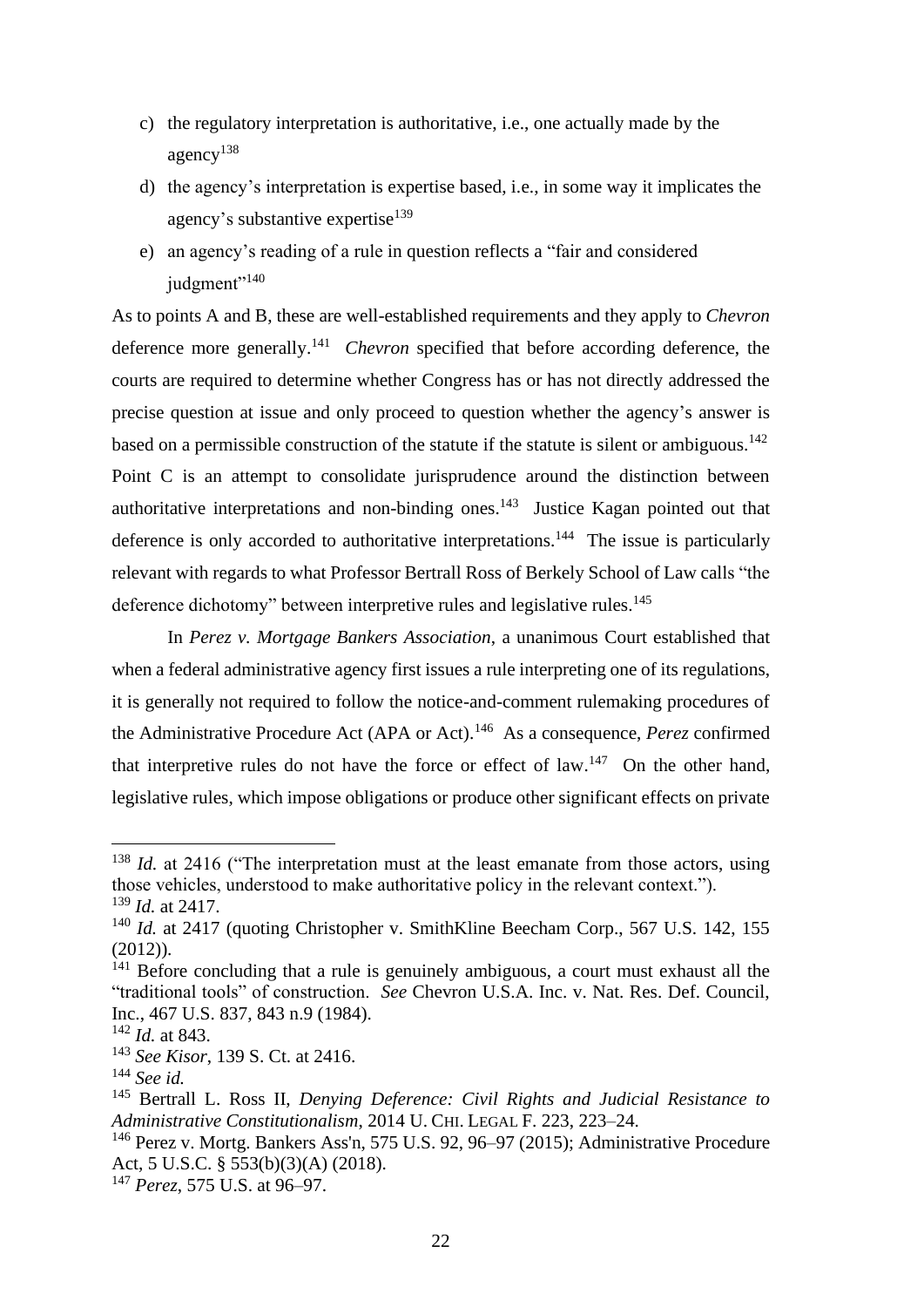interests, do require the notice-and-comment procedure.<sup>148</sup> *Kisor* confirmed the different procedural requirements for interpretive rules and legislative rules.<sup>149</sup> Furthermore, in an attempt to consolidate the jurisprudence around authoritativeness of agency interpretations, the Court seemed to respond to Justice Scalia's concurrence in *Perez* regarding the role of the courts. <sup>150</sup> In *Perez*, Justice Scalia stated that an agency can interpret its regulations, but the courts have the final say in deciding whether that interpretation is correct:

I would therefore restore the balance originally struck by the APA with respect to an agency's interpretation of its own regulations, not by rewriting the Act in order to make up for *Auer*, but by abandoning *Auer* and applying the Act as written. The agency is free to interpret its own regulations with or without notice and comment; but courts will decide—with no deference to the agency—whether that interpretation is correct.<sup>151</sup>

In response to Scalia's comments, Justice Kagan confirmed that interpretive rules do not have the force of law but also clarified that the meaning of legislative rules "remains in the hands of the courts":

An interpretive rule itself never forms "the basis for an enforcement action." . . . .

[T]he meaning of a legislative rule remains in the hands of courts, even if they sometimes divine that meaning by looking to the agency's interpretation. Courts first decide whether the rule is clear; if it is not, whether the agency's reading falls within its zone of ambiguity; and even if the reading does so, whether it should receive deference. In short, courts retain the final authority to approve—or not—the agency's reading of a notice-and-comment rule.<sup>152</sup>

As to point D, expertise of the agency is a foundational requirement for *Auer* because, Justice Kagan explains, administrative knowledge and experience largely "account [for] the presumption that Congress delegates interpretive law-making power to the agency."<sup>153</sup> In other words, expertise is the reason why we assume that Congress

<sup>148</sup> *See* Am. Hosp. Ass'n v. Bowen, 834 F.2d 1037, 1045 (D.C. Cir. 1987); *see also* White v. Shalala, 7 F.3d 296, 303–04 (2d Cir. 1993).

<sup>149</sup> *Kisor*, 139 S. Ct. at 2420.

<sup>150</sup> *Compare id.*, *with Perez*, 575 U.S. at 109–10 (Scalia, J., concurring).

<sup>151</sup>*Perez*, 575 U.S. at 112 (Scalia, J., concurring).

<sup>152</sup> *Kisor*, 139 S. Ct. at 2420 (citation omitted) (quoting Nat'l Mining Ass'n v. McCarthy, 758 F.3d 243, 251 (D.C. Cir. 2014)).

<sup>153</sup> *Id.* at 2417 (quoting Martin v. Occupational Safety & Health Rev. Comm'n, 499 U.S. 144, 153 (1991)).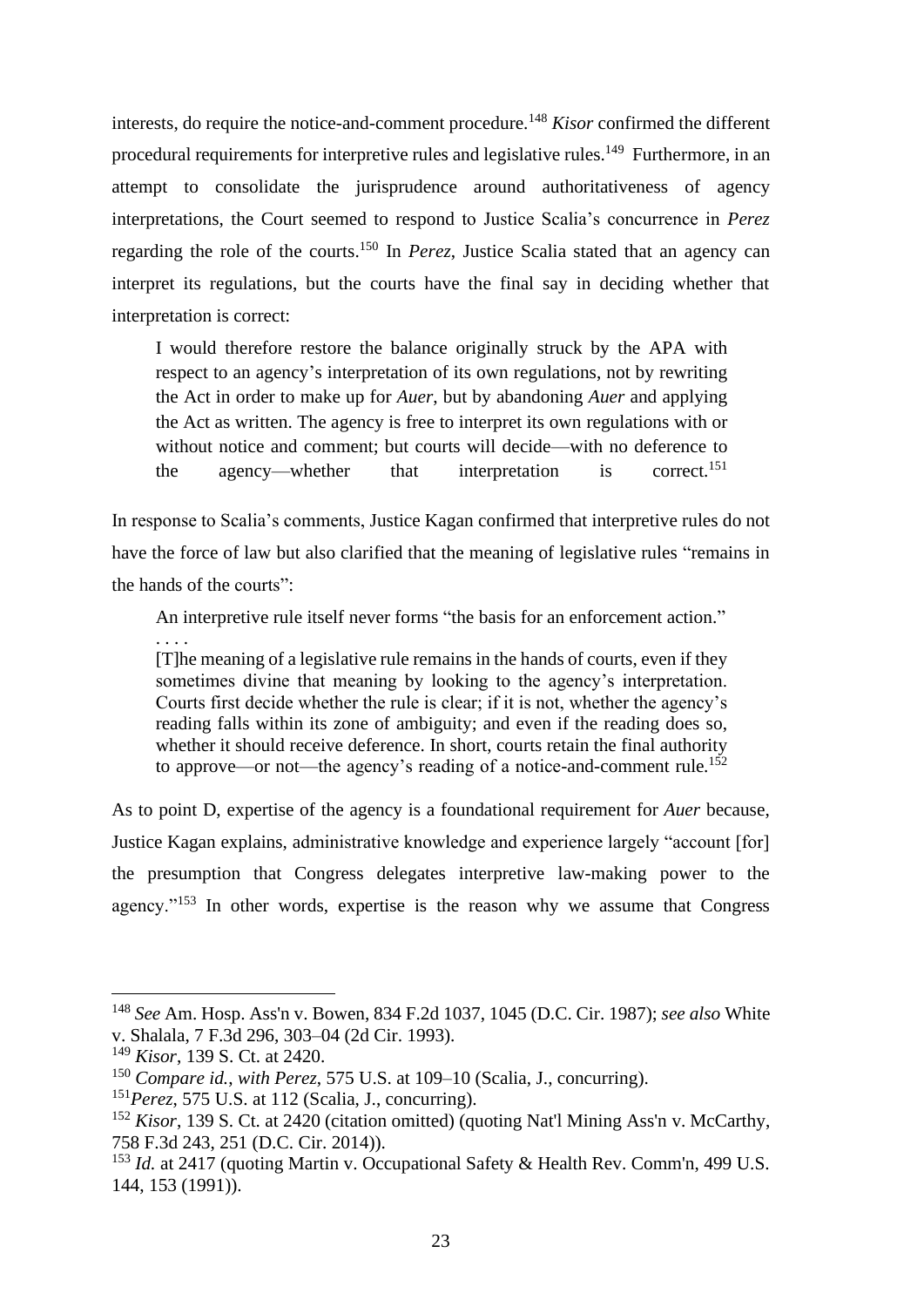delegated interpretation; if the agency does not have expertise there is no presumption of delegation.

Regarding point E, deference to "fair and considered judgement," courts are required to assess whether the agency interpretation is fair and does not create "unfair surprise" to regulated parties.<sup>154</sup> Justice Kagan explains: "We have therefore only rarely given *Auer* deference to an agency construction 'conflict[ing] with a prior one."<sup>155</sup>

*Kisor* is certainly not the revolutionary decision that many were expecting.<sup>156</sup> Instead, this author argues, it is an exercise in doctrine transformation. The essence of judicial deference remains the same; its scope has changed. Time only will tell whether this minor transformation of the scope of the doctrine will stand future challenges or whether a wider revolution around deference.

# **V. The latest challenge to the non-delegation doctrine:** *Gundy v. United States* **(2019)**

In June 2019, the Supreme Court considered a non-delegation challenge and, despite the Federalist Society's rumors that the time was ripe for a U-turn on the nondelegation doctrine, $157$  the Court confirmed that the post-1935 evolution of the nondelegation doctrine into a dormant non-delegation doctrine was not to be reversed. 158 The case involved the constitutionality of 34 U.S.C. § 20913(d), a provision of the Sex Offender Registration and Notification Act (SORNA) that delegates power to the Attorney General "to specify the applicability" of the registration requirements to offenders convicted before the statute's enactment.<sup>159</sup> The Court, in a plurality opinion

<sup>154</sup> Long Island Care at Home, Ltd. v. Coke, 551 U.S. 158, 170–71 (2017).

<sup>155</sup> *Kisor*, 139 S. Ct. at 2418 (quoting Thomas Jefferson Univ. v. Shalala, 512 U.S. 504, 515 (1994)).

<sup>156</sup> *See, e.g.*, Catherine M. Sharkey, *Cutting in on the* Chevron *Two-Step*, 86 FORDHAM L. REV. 2359, 2361–62 (2018) (suggesting that the Supreme Court was likely to diverge from the kind of judicial deference to agencies embodied in *Chevron* because of public statements made by newly-seated Justice Gorsuch).

<sup>157</sup> *See* Matthew Cavedon & Jonathan Skrmetti, *Party Like It's 1935?:* Gundy v. United States *and the Future of the Non-Delegation Doctrine*, 19 FEDERALIST SOC'Y REV. 42, 52–53 (2018).

<sup>158</sup> *See* Gundy v. United States, 139 S. Ct. 2116, 2130 (2019).

<sup>159</sup> 34 U.S.C. § 20913(d). ("The Attorney General shall have the authority to specify the applicability of the requirements of this subchapter to sex offenders convicted before the enactment of this chapter . . . and to prescribe rules for the registration of any such sex offenders and for other categories of sex offenders who are unable to comply with subsection (b).").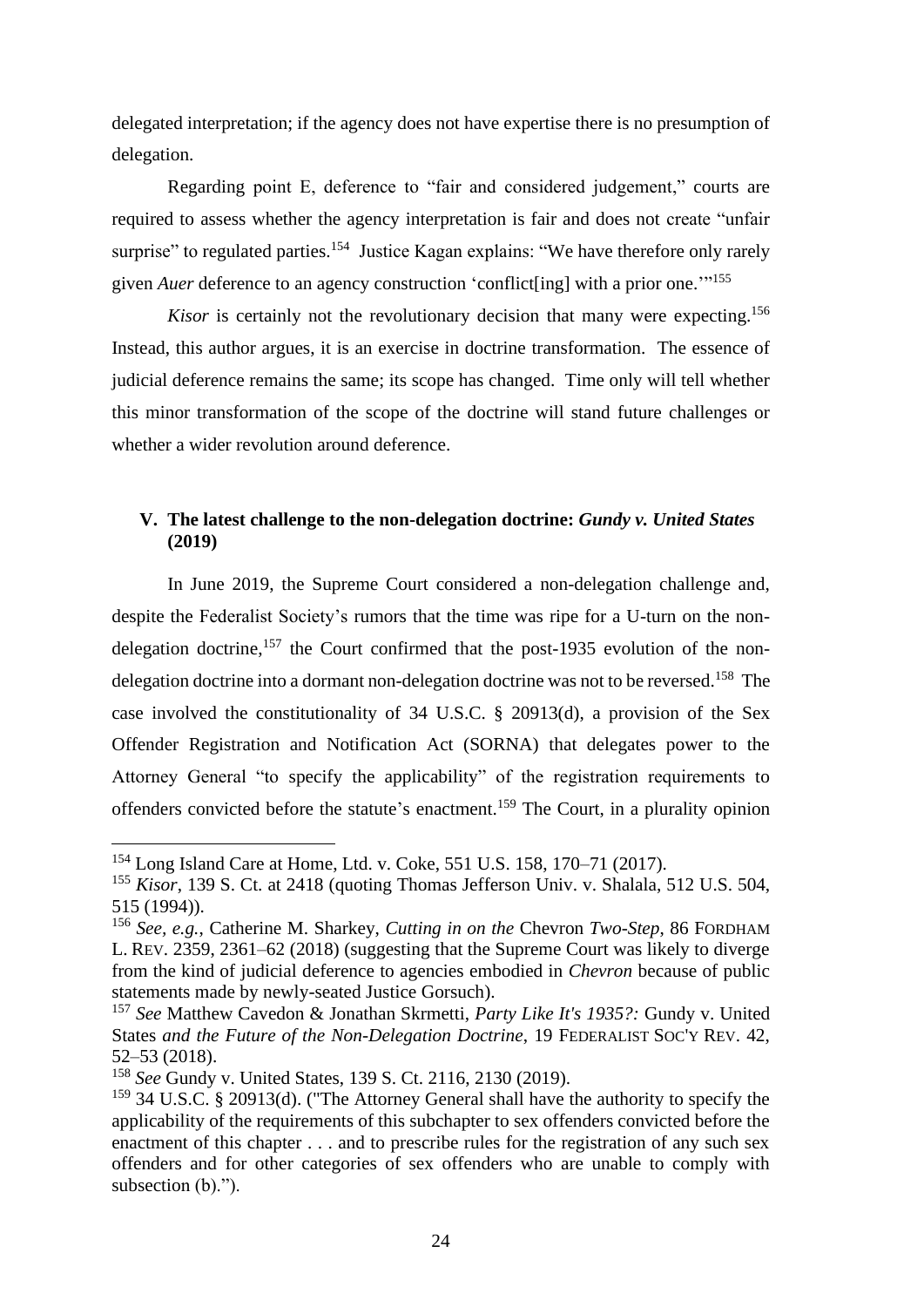by Justice Kagan, Ginsburg, Breyer, and Sotomayor, held such delegation constitutional. <sup>160</sup> Justice Kagan cited to precedents such as *Mistretta<sup>161</sup>* and *Hampton*<sup>162</sup> and reiterated that the Constitution allows Congress to delegate discretion as long as Congress provides an intelligible principle to direct the actions of the delegee.<sup>163</sup> She held that "Congress is on the need to give discretion to executive officials to implement its programs"<sup>164</sup> and therefore argued that delegation is a constitutional necessity that the Court has recognised for a long time. 165

Justice Alito filed a concurring opinion in which he agreed with Justice Kagan that the post-1935 rejection of non-delegation arguments directed the Court to reject this challenge but that he would be open to reconsider this approach if there was a majority.<sup>166</sup> On the other side of the spectrum, Justice Gorsuch filed a thirty-three page dissent joined by Chief Justice Roberts and Justice Thomas. His dissenting opinion is, as expected, full of originalist verve. The reader gets the impression that Justice Gorsuch is preparing the ground for a future overhaul of the non-delegation doctrine when he appeals to the intent of the framers to confer sovereignty to the people and insists that delegation of legislative power to the executive frustrates "the system of government ordained by the Constitution."<sup>167</sup> He cites to passages of "The Federalist"<sup>168</sup> and to the work of John Locke<sup>169</sup> to remind the Court of its obligation to uphold the doctrine of separation of

<sup>160</sup> *See Gundy*, 139 S. Ct. at 2121.

<sup>161</sup> Mistretta v. United States, 488 U.S. 361 (1989).

<sup>162</sup> J.W. Hampton, Jr., & Co. v. United States, 276 U.S. 394 (1928).

<sup>163</sup> *Gundy,* 139 S. Ct. at 2129 (citing *J.W. Hampton, Jr., & Co.*, 276 U.S. at 409).

<sup>164</sup> *Id.* at 2130.

<sup>&</sup>lt;sup>165</sup> *Id.* ("Consider again this Court's long-time recognition: 'Congress simply cannot do its job absent an ability to delegate power under broad general directives.'" (quoting Mistretta, 488 U.S. at 372)).

<sup>&</sup>lt;sup>166</sup> *Id.* at 2131 (Alito, J., concurring) ("If a majority of this Court were willing to reconsider the approach we have taken for the past 84 years, I would support that effort. But because a majority is not willing to do that, it would be freakish to single out the provision at issue here for special treatment.").

<sup>&</sup>lt;sup>167</sup>*Id.* at 2133 (Gorsuch, J., dissenting) ("The framers understood, too, that it would frustrate 'the system of government ordained by the Constitution' if Congress could merely announce vague aspirations and then assign others the responsibility of adopting legislation to realize its goals. Through the Constitution, after all, the people had vested the power to prescribe rules limiting their liberties in Congress alone. No one, not even Congress, had the right to alter that arrangement.").

<sup>&</sup>lt;sup>168</sup> *Id.* at 2135 ("The framers warned us against permitting consequences like these. As Madison explained, '[t]here can be no liberty where the legislative and executive powers are united in the same person, or body of magistrates.'").

<sup>169</sup> *See id.* at 2133.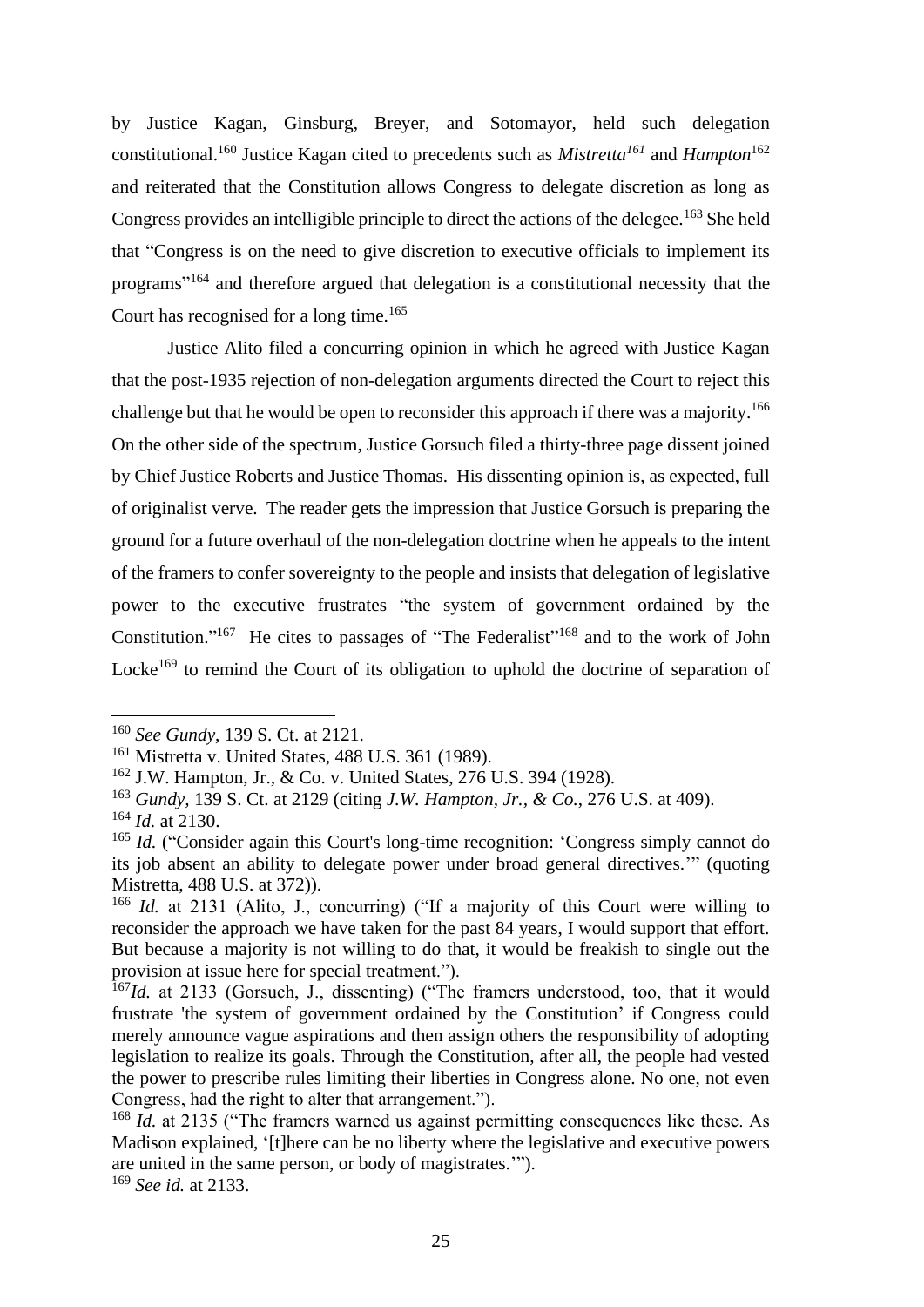powers and "to prevent Congress from 'confer[ring] the Government's "judicial Power" on entities outside Article III.'" <sup>170</sup> His dissent is based on the 1930's findings of *Shechter Poultry* and *Panama* (the only Supreme Court decisions that uphold the non-delegation doctrine) that he uses as examples of impermissible delegations:

Our precedents confirm these conclusions. If allowing the President to draft a "cod[e] of fair competition" for slaughterhouses was "delegation running riot," then it's hard to see how giving the nation's chief prosecutor the power to write a criminal code rife with his own policy choices might be permissible. And if Congress may not give the President the discretion to ban or allow the interstate transportation of petroleum, then it's hard to see how Congress may give the Attorney General the discretion to apply or not apply any or all of SORNA's requirements to pre-Act offenders, and then change his mind at any time.<sup>171</sup>

His specific argument is that the delegation of power to specify the applicability of the registration requirement constitutes the delegation of unfettered discretion to decide which requirements to impose on which pre-Act offenders and therefore to determine offenders' rights, something that the executive cannot do.<sup>172</sup>

Justice Kavanaugh took no part in the consideration or decision of *Gundy* because he was not a member of the court when the case was argued in October 2018.<sup>173</sup> However, doubts remain as to what the decision would have been if Kavanaugh had been part of the court and whether the non-delegation doctrine could stand a future challenge in this conservative-leaning court. <sup>174</sup> Mila Sohoni, commenting on the case on ScotusBlog, rightly contended that "the significance of *Gundy* lies not in what the Supreme Court did today, but in what the dissent and the concurrence portend for tomorrow."<sup>175</sup>

## **Conclusion: A tale of transformation?**

The question of whether courts should defer interpretation of ambiguous provisions to agencies is often regarded as a technical question. In reality, far from being

<sup>170</sup> *Id.* at 2142.

<sup>171</sup> *Id.* at 2144.

<sup>172</sup> *See id.* at 2143.

<sup>173</sup> Kathryn E. Kovacs, *Did the Dissent in* Gundy v. United States *Open Up a Can of Worms?*, AM. CONST. SOC'Y (June 24, 2019), https://www.acslaw.org/expertforum/didthe-dissent-in-gundy-v-united-states-open-up-a-can-of-worms/. <sup>174</sup> *See id.*

<sup>175</sup> Mila Sohoni*, Opinion Analysis: Court Refuses to Resurrect Nondelegation Doctrine,*  SCOTUSBLOG (June 20, 2019, 10:32 PM), https://www.scotusblog.com/2019/06/opinionanalysis-court-refuses-to-resurrect-nondelegation-doctrine/.